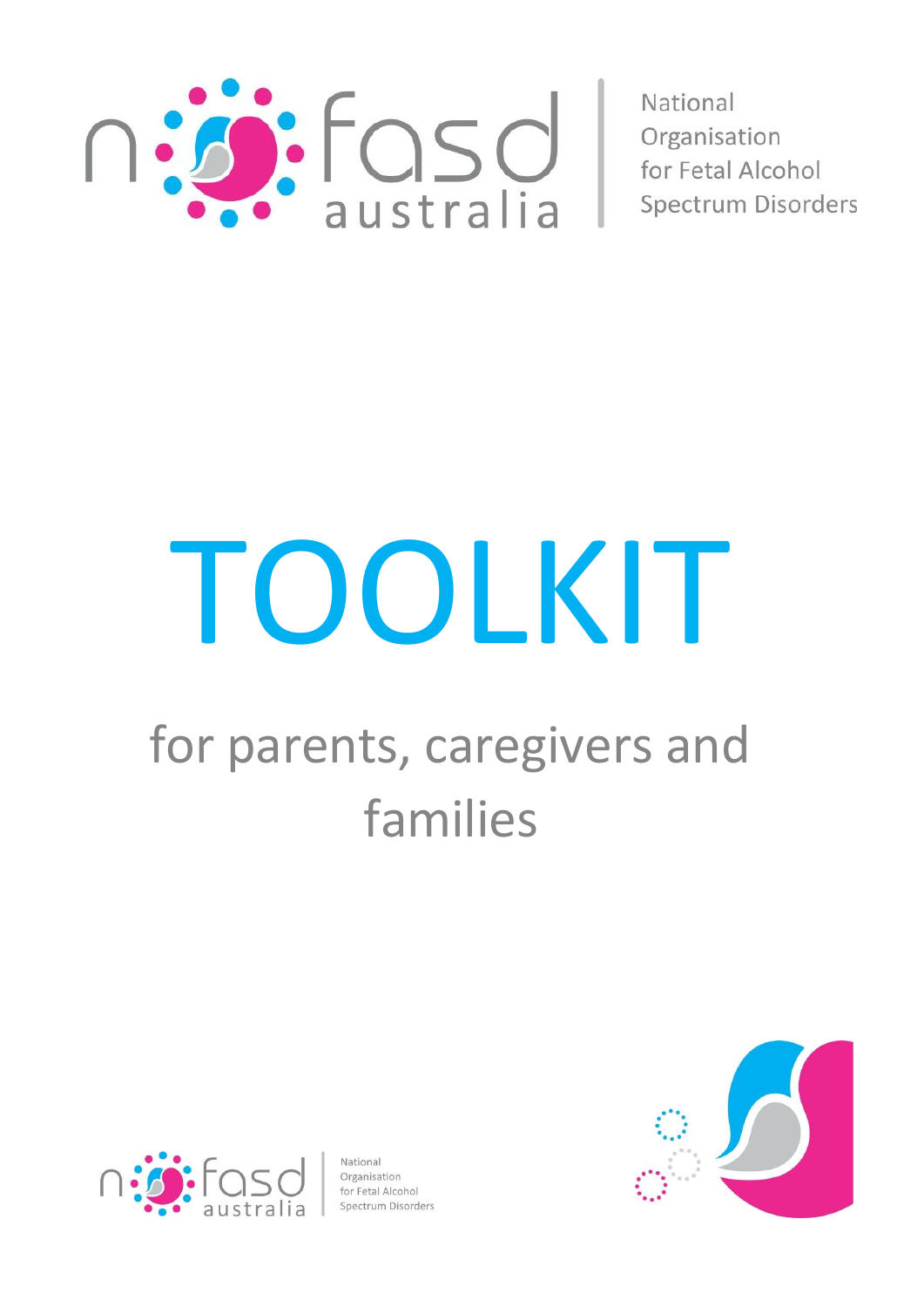# *'Hope from the Darkness'*

# FASD Support for Parents and Carers in Australia



*After the storm, look for the glimmer of hope. (Artwork concept and image from Jacob, aged 12, who has FASD)*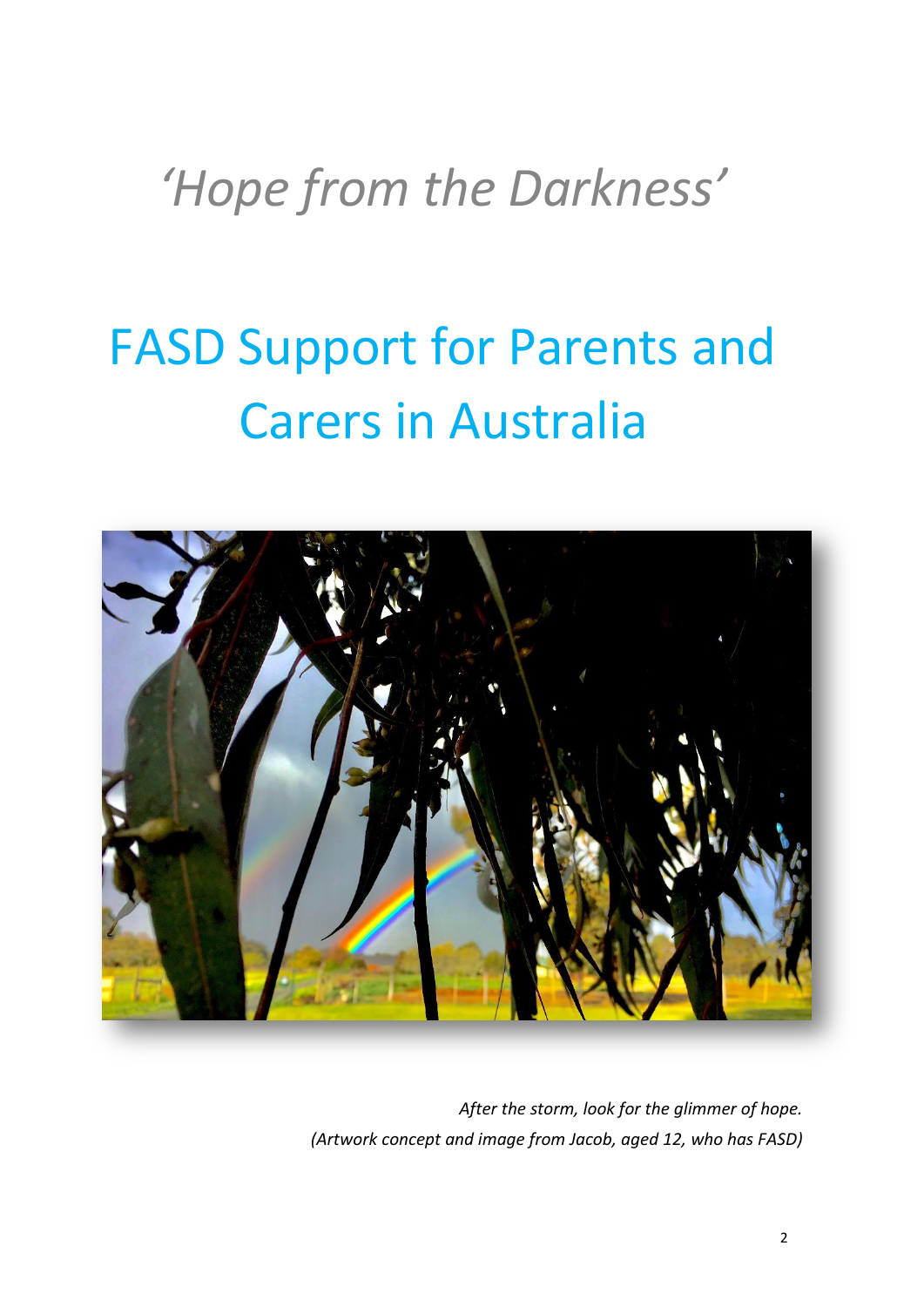# Fetal Alcohol Spectrum Disorder (FASD) toolkit - contents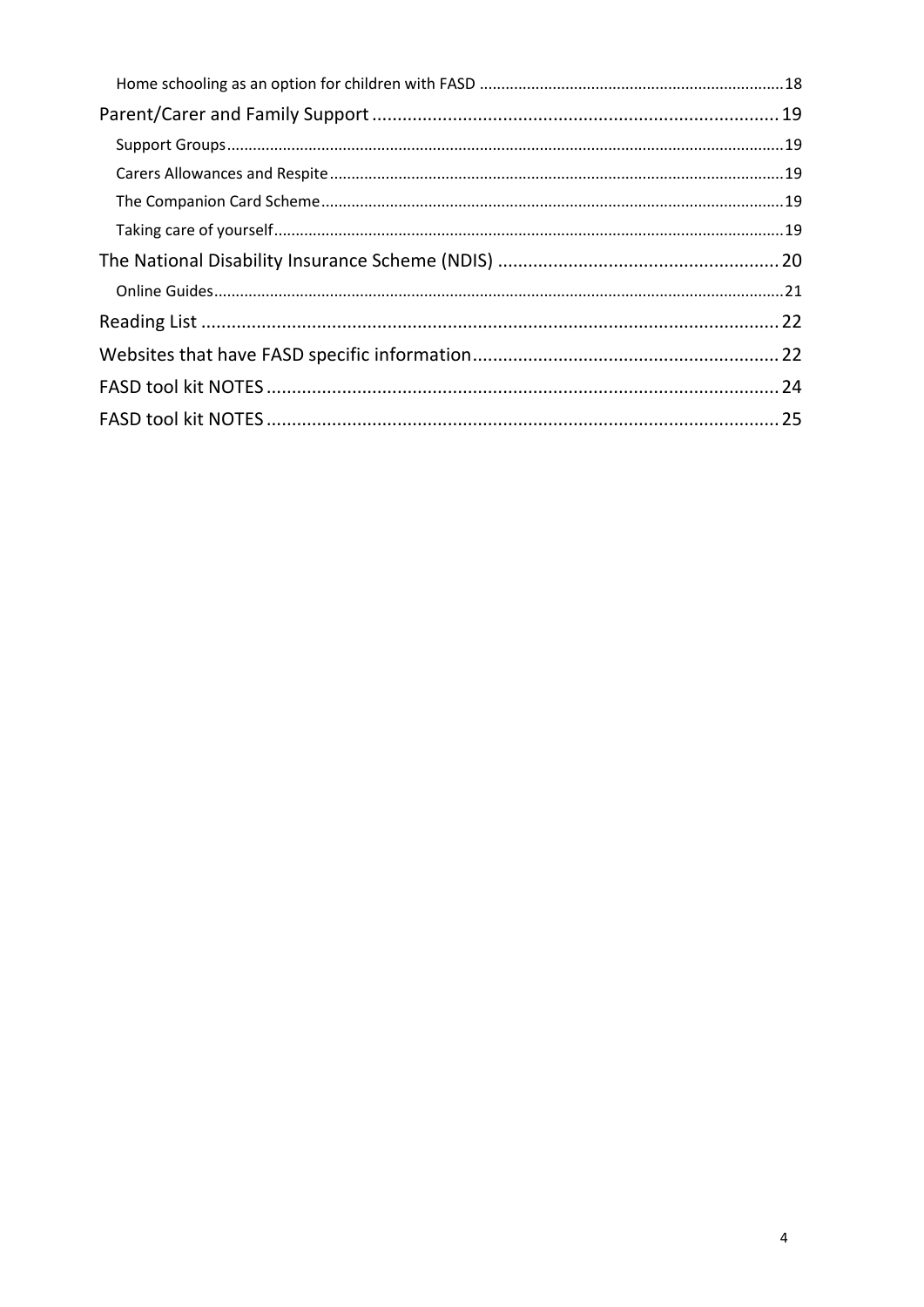# <span id="page-4-0"></span>**About this toolkit**

This toolkit for parents and carers has been designed to provide information about Fetal Alcohol Spectrum Disorder (FASD) that will enable you to better understand your child and advocate for them - to ensure their physical, emotional, and educational needs are met so they have the best life possible.

This toolkit provides information on what FASD is, the effects of alcohol exposure on the child's growth and development and information that will help you meet your child's needs at home, school and onwards through their lifespan. It also includes a small section especially for adults living with FASD.

We hope the information in this toolkit will provide you with the knowledge you need to make decisions that will help your child be the best they can be and enable you to advocate successfully for them when necessary. This in turn will not only improve their life but also your life and the lives of those around you.

Should you have any questions about this toolkit please don't hesitate to contact us. If you would like the opportunity to share your experience or concerns with our staff, we offer confidential telephone and email support. Peer support is also available from one of our kind, experienced parents. Phone 1300 306 238 (free call) o[r enquiries@nofasd.org.au](mailto:enquiries@nofasd.org.au)

#### <span id="page-4-1"></span>The importance of language

*[Language Guide](https://www.fasdwaterlooregion.ca/assets/documents/laeo-language-guide-r4.pdf)* The language we use when talking about FASD is important. The following guide has been produced in an effort to promote the dignity of those with FASD and their families.

#### <span id="page-4-2"></span>What about dignity and respect?

As a parent or carer of a child or young person with FASD it is also important to remember to always talk about your child living with FASD with dignity and respect. You might like to read this interesting perspective written by another parent*: What About [Dignity](https://www.ellenstumbo.com/dignity-respect-disability-attitudes-fail-us/) and [Respect?](https://www.ellenstumbo.com/dignity-respect-disability-attitudes-fail-us/)*

# <span id="page-4-3"></span>**What is FASD?**

Fetal Alcohol Spectrum Disorder (FASD) is a lifelong condition relating to permanent brain damage caused when the developing fetus is exposed to alcohol. It is a condition that is a symptom of parents either not being aware of the dangers of alcohol use when pregnant or planning a pregnancy or not being supported to stay healthy and strong during pregnancy.

Alcohol can cause damage to the unborn child at any time during pregnancy and the level of harm is dependent on the amount, frequency and timing of alcohol use. Other factors also influence the outcome such as individual genetic factors in both the mother and the child, age, the physical and mental health of the mother, other substance use and external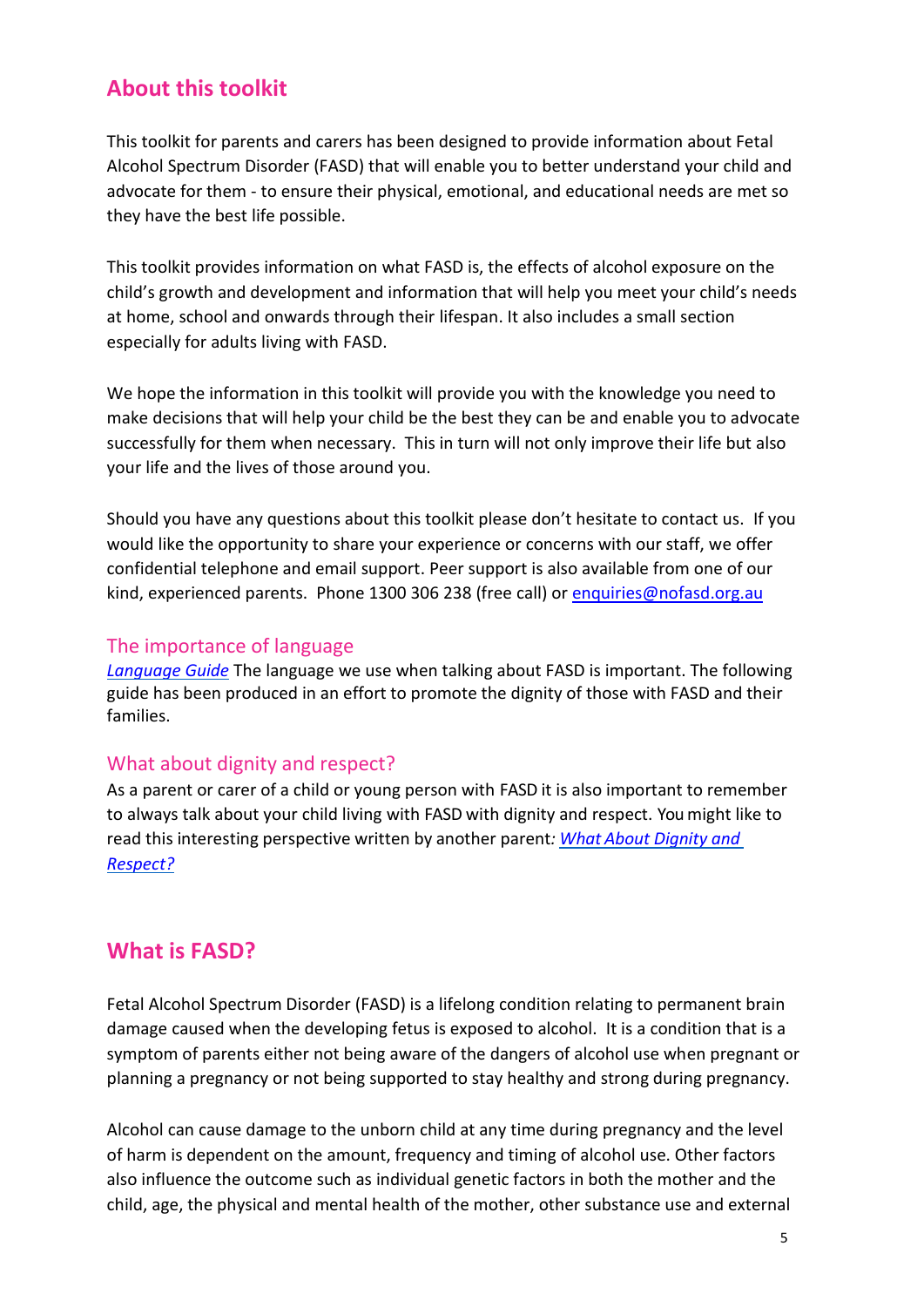factors such as exposure to stress, violence or other negative experiences.

Leading health authorities and researchers across the world advise that there is no safe time and no safe amount of alcohol that can be consumed if you are pregnant, planning a pregnancy or you could become pregnant. Alcohol can cause damage to any system of the developing fetus and in recent medical literature there were found to be over 400 different diagnoses and problems associated with FASD.

# <span id="page-5-0"></span>**What is a safe amount to drink?**

The Australian Guidelines to Reduce Health Risks from Drinking Alcohol state very clearly that maternal alcohol consumption can harm the developing fetus or breastfeeding baby and for women who are pregnant or planning a pregnancy, not drinking is the safest option. They also state that for women who are breastfeeding, not drinking is also the safest option.

#### <span id="page-5-1"></span>Resources

*[Australian Guidelines to Reduce Health Risks from Drinking Alcohol](https://www.nhmrc.gov.au/guidelines-publications/ds10) [What is a safe amount to drink](https://alcoholpregnancy.telethonkids.org.au/resources/australian-videos--dvds/)* – Australian alcohol use in pregnancy prevention campaigns and advertisements *[Alcohol Think Again](http://alcoholthinkagain.com.au/DesktopModules/ATACampaignDetails/DocumentView.ashx?documentid=32)* video *[Women Want to Know](http://www.alcohol.gov.au/internet/alcohol/publishing.nsf/Content/wwtk) I[t's not just Mums who need to avoid alcohol when trying for a baby](https://theconversation.com/its-not-just-mums-who-need-to-avoid-alcohol-when-trying-for-a-baby-83794)*

# <span id="page-5-2"></span>**Why is diagnosis important?**

Diagnosis is based on the presentation of characteristic features that are unique to the individual and may be physical, intellectual, developmental and/or neurobehavioural. FASD is complicated and no two people are alike.

Research has found that early diagnosis of FASD is a "*protective factor.*" A protective factor is anything that stops one problem from causing another to develop. A written medical diagnosis of FASD will help anyone who is working with your child to better understand that their learning and behavioural issues are a symptom of FASD and this helps when making plans to help your child with the challenges they face.

When children or adults have no visible signs of alcohol exposure their problems may be wrongly blamed on poor parenting or on other disorders. FASD is a complex disability that is quite unlike all others and interventions that work are often specific to the disability. The quality and type of interventions truly matters. International studies tell us that early diagnosis and interventions for FASD are linked with better long term outcomes for the child and the family who support them.

If FASD is suspected, an accurate diagnosis can: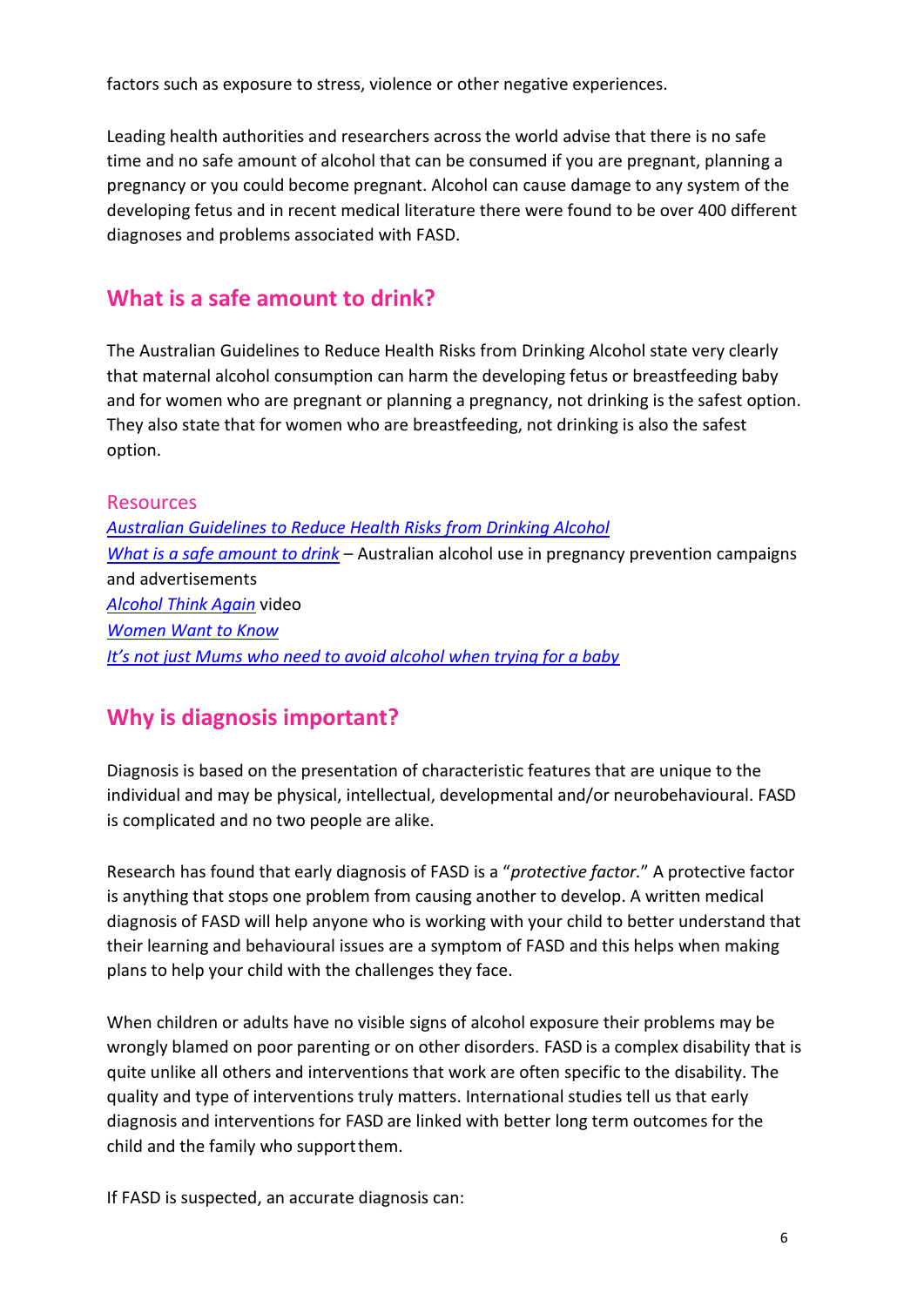- Help you to better understand your child and their behaviour
- Help the older child/adolescent or adult better understand themselves
- Be a guide to the best support and services
- Aid communication among clinicians, caregivers, educators, andfamilies.

#### <span id="page-6-0"></span>Signs that your child may need to be evaluated for FASD

Children with FASD are very different from each other. One child might have only a few characteristics and another might have many. In very young children, it can be hard to detect the early signs unless the child has very obvious facial features and developmental delay. FASD is often not evident until they start pre-school or school. It's best to get advice and support early if you're worried that your child may have FASD.

It is important to consider having your child evaluated for FASD if:

- There is a maternal history of regularly drinking prior to pregnancy being confirmed.
- There is maternal history of regular drinking during pregnancy or drinking heavily on an occasion during pregnancy.
- The child is not growing and developing as expected. For example, they may have developmental delays, such as using fewer than expected words for his or her age, not learning from their mistakes or they may be smaller than other children of the sameage.
- They are having problems learning, behavioural problems and problems getting along with others.
- The child has distinctive facial features of FASD. Some of the features include a small face, narrow eye openings, a short, upturned nose, and a flattened groove between the nose and the upper lip. These features are often not noticed until a child is 2 to 3 years old. These can be hard to see and *only a very small percentage of children affected by prenatal alcohol have these distinctive facialfeatures.*

The observations you make can be useful to the assessment, diagnosis and planning process. This simple tool - *FASD – [A Checklist,](http://www.nofasd.org.au/resources/fact-sheets)* will help get you started. We suggest you complete it and take to the assessment with you.

#### <span id="page-6-1"></span>The Diagnostic Process

FASD is often referred to as the 'invisible disability' as it often goes undetected, whether it be overlooked, ignored, attributed to another cause or even simply blamed on 'poor' parenting or the environment the child is living in. There is still a lack of understanding of FASD in the service provider community but we are hopeful that the publication of *[An](https://alcoholpregnancy.telethonkids.org.au/contentassets/6bfc4e8cd1c9488b998d50ea4bff9180/australian-guide-to-diagnosis-of-fasd_all-appendices.pdf)  [Australian Guide to the Diagnosis of FASD](https://alcoholpregnancy.telethonkids.org.au/contentassets/6bfc4e8cd1c9488b998d50ea4bff9180/australian-guide-to-diagnosis-of-fasd_all-appendices.pdf)* will change this.

*[E-learning modules for Health Professionals](https://alcoholpregnancy.telethonkids.org.au/alcohol-pregnancy-and-breastfeeding/diagnosing-fasd/e-learning-modules/)* involved in FASD diagnosis have also been designed to provide clinicians with an understanding of the referral and screening criteria for FASD.

This presentation from Professor Elizabeth Elliott from Australia provides a great overview of the diagnostic process - *[The Story of Alcohol Use in Pregnancy](https://vimeo.com/100859137)*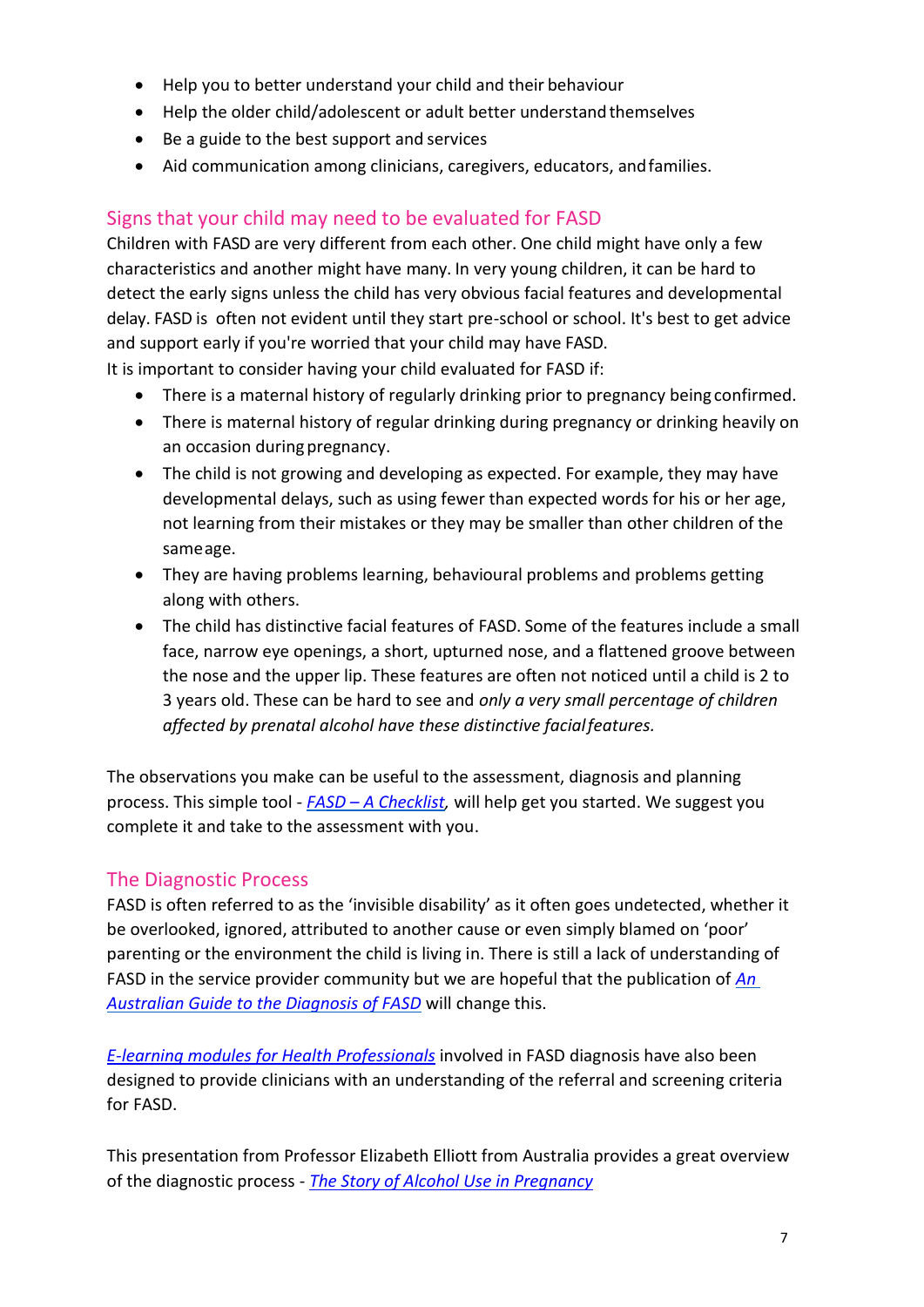# <span id="page-7-0"></span>Australian Clinics and Health Professionals that can help with diagnosis

The Australian FASD Hub is a new website where you can find a list of health professionals in Australia who can assist with diagnosis *–* [Australian FASD Hub](https://www.fasdhub.org.au/) Should you experience any difficulties accessing diagnosis please call NOFASD Australia. Phone 1300 306 238 (free call) o[r enquiries@nofasd.org.au](mailto:enquiries@nofasd.org.au)

#### <span id="page-7-1"></span>**FASD Characteristics across the lifespan**

The individual characteristics of FASD will vary from child to child however, *[FASD](http://www.nofasd.org.au/LiteratureRetrieve.aspx?ID=142522&A=SearchResult&SearchID=92649082&ObjectID=142522&ObjectType=6)  [Characteristics Across the Lifespan](http://www.nofasd.org.au/LiteratureRetrieve.aspx?ID=142522&A=SearchResult&SearchID=92649082&ObjectID=142522&ObjectType=6)* is a guide which demonstrates how individuals living with FASD will typically experience some or all of a variety of characteristics.

#### <span id="page-7-2"></span>Understanding FASD – How FASD affects learning, thinking and behaviour

Caring for an individual with FASD can be challenging. It is important to realise that their world is different from ours. The brain is complex and FASD is permanent brain damage.

Many people with FASD will have normal or sometimes even high intelligence but they still struggle with learning and relating to the world around them and the majority will need a circle of external support for their lifetime.

#### <span id="page-7-3"></span>Common behaviours and features of a child with FASD

Challenges can be decreased if you are able to recognise the common behaviours and features of a child with FASD. These may include the following, but can vary from child to child:

- learning difficulties (don't seem to be learning as well as otherchildren)
- impulsiveness (acting without thinking)
- difficulty relating actions to consequences (don't learn frommistakes)
- social relationships (have trouble making and keeping friends)
- attention/hyperactivity (may have been diagnosed withADHD)
- memory (know something one day but seem to forget it the next); and
- developmental delays (may not reach developmental milestones ontime).

The maturity and development of children with FASD can be uneven and confusing. Strong abilities in certain areas, such as expressive language (the way they talk), can hide impairment in other areas. For example, a young person of 18 may speak as well as a 20 year-old but only have the understanding and emotional maturity of a six-year-old.

Caregivers are encouraged to always "think younger" when assessing their child's abilities and to accept their immaturity in certain areas as a symptom of FASD.

This graphic overleaf from Jodie Kulp from *[Better Endings New Beginnings](http://www.betterendings.org/)* illustrates this well.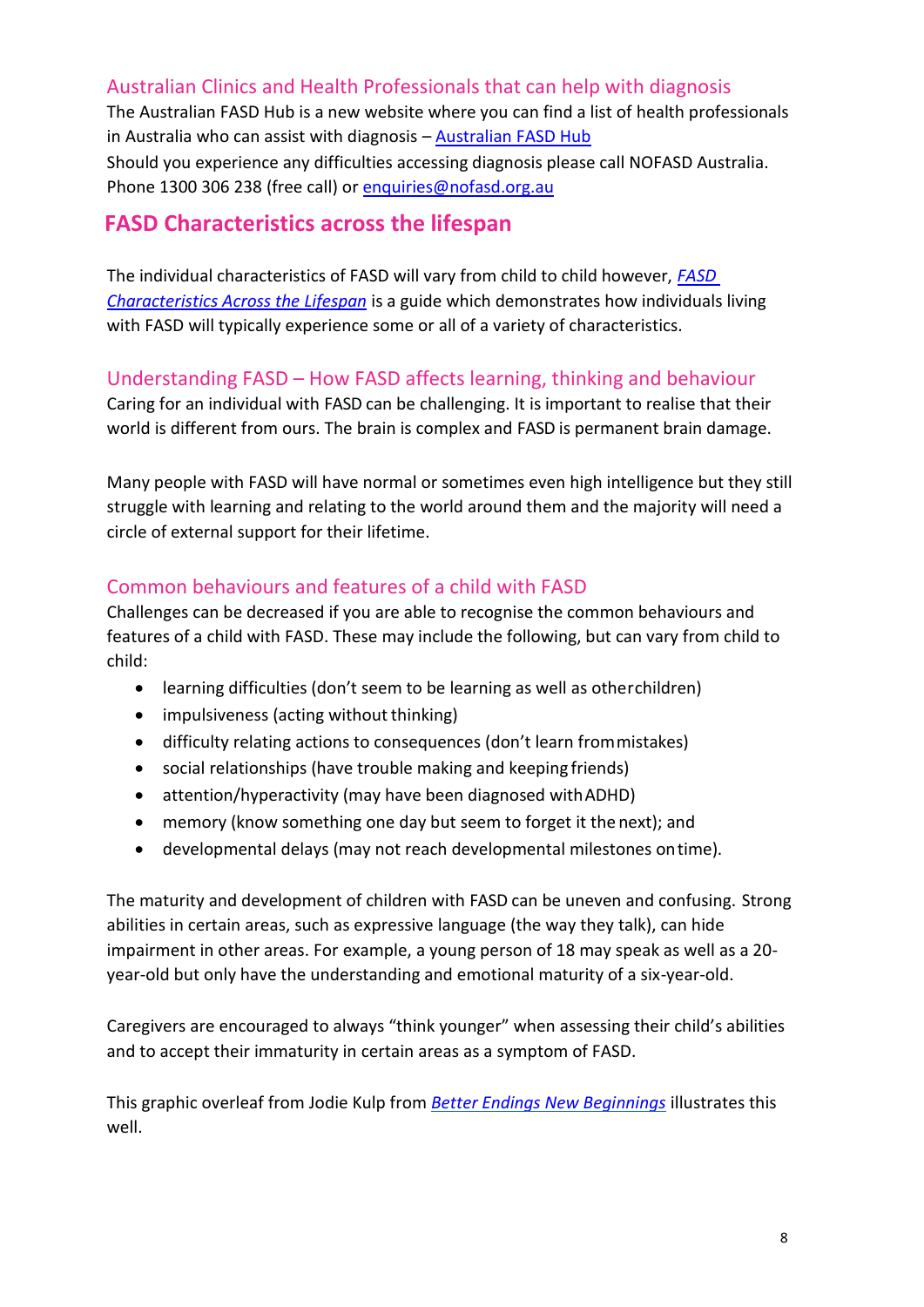

When we don't have an understanding of the brain difference between neurotypical children and those with FASD we often expect our children to behave in a certain way. These expectations can set them up for failure over and over again.

This leads to an increased risk of later life problems such as:

- incomplete education
- involvement in the criminal justice system
- family and economic dependence
- poverty and homelessness
- alcohol and other substance abuse
- sexual victimisation
- unplanned and early parenthood; and
- difficulty parenting their own children and subsequent risk forthem.

#### <span id="page-8-0"></span>Strengths of children with FASD

Children with FASD do best when their individual strengths are recognised. Every child with FASD has their own set of unique strengths, yet unfortunately they are often only defined by their problem behaviours or their disability. While it is important to understand and accept the disability and focus on solving problems related to behaviour, this approach can mean forgetting to appreciate your child as a whole person.

When we only focus on their problems we limit their possibilities but when we also focus on their amazing strengths we can help them be more successful in school and in the community.

Appreciating them as a whole person, not just a person with a disability, and maintaining a focus on what they do well can also help to decrease other secondary challenges. Common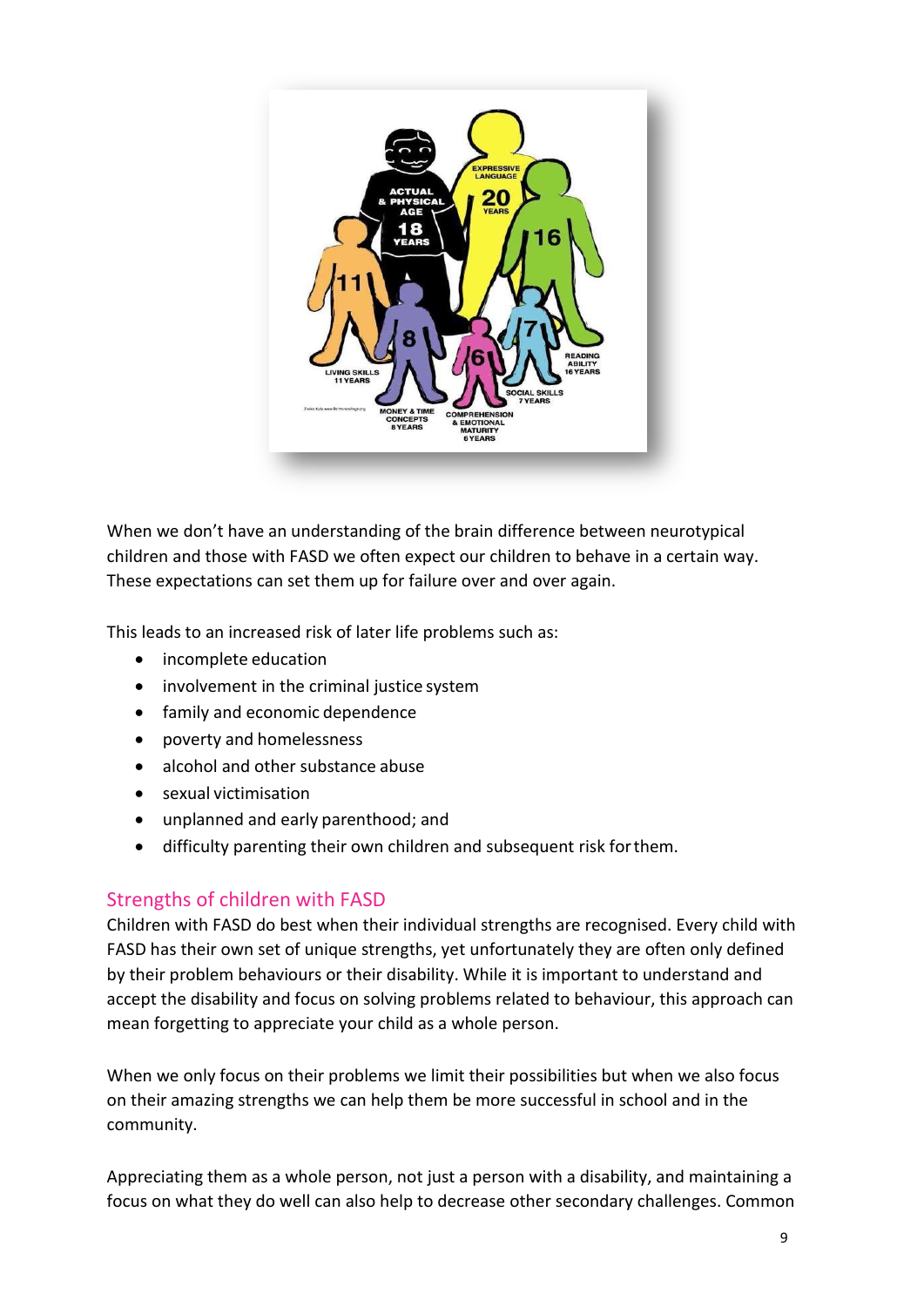strengths include:

- Highly verbal
- Bright in some areas
- Artistic, musical, mechanical
- Athletic
- Friendly, outgoing, affectionate
- Willing
- Helpful
- Generous
- Good with younger children
- Every day is a new day!

This little booklet provides more information about how you can focus on strengths to help your child: *[A Focus on Strengths: Useful and Practical Tips](http://static1.1.sqspcdn.com/static/f/1445116/26804151/1453264552060/A+Focus+on+Strengths+Useful+and+Practical+Tips.pdf?token=YHqIutbB4BKh0JXq4pPzuKLn1Ag%3D)*

# <span id="page-9-0"></span>**FASD Interventions and Services**

#### <span id="page-9-1"></span>Evidence based interventions for FASD

Evidence based interventions are therapies that have been shown through scientific studies, to consistently improve outcomes. A list of those therapies can be found here: *[Evidenced based interventions](https://www.aap.org/en-us/advocacy-and-policy/aap-health-initiatives/fetal-alcohol-spectrum-disorders-toolkit/Pages/Evidence-Based.aspx)*

The overseas experience tells us that children with FASD benefit from early intervention, the earlier the better, but unfortunately there are very few therapists currently using any of these interventions in Australia. There are however many strategies that service providers and parents have found work well with children/adults living with FASD.

#### <span id="page-9-2"></span>Services for supporting children or adults who have FASD

There are many types of practical services that might help your child living with FASD. These can include occupational therapy, speech therapy and physiotherapy. Every child with FASD is different so if your child has a diagnosis, the health professional you consulted will help you work out which of these services may be necessary to best meet the needs of your child.

- **Occupational therapists** support children and young people to develop their fine and gross motor skills, cognitive skills, social skills and independent living skills in order to increase success in their daily lives. They can also provide strategies that can help with sensory processing issues.
- **Speech therapists** can support children with their speech development, receptive and expressive language development and visual resources and communication programs for children who are non-verbal or developing language.
- **Physiotherapists** can provide treatment designed to enable children to achieve their own level of functional motor skills like sitting or standing. Toys, games and specialised equipment are used to encourage the development of the child's motor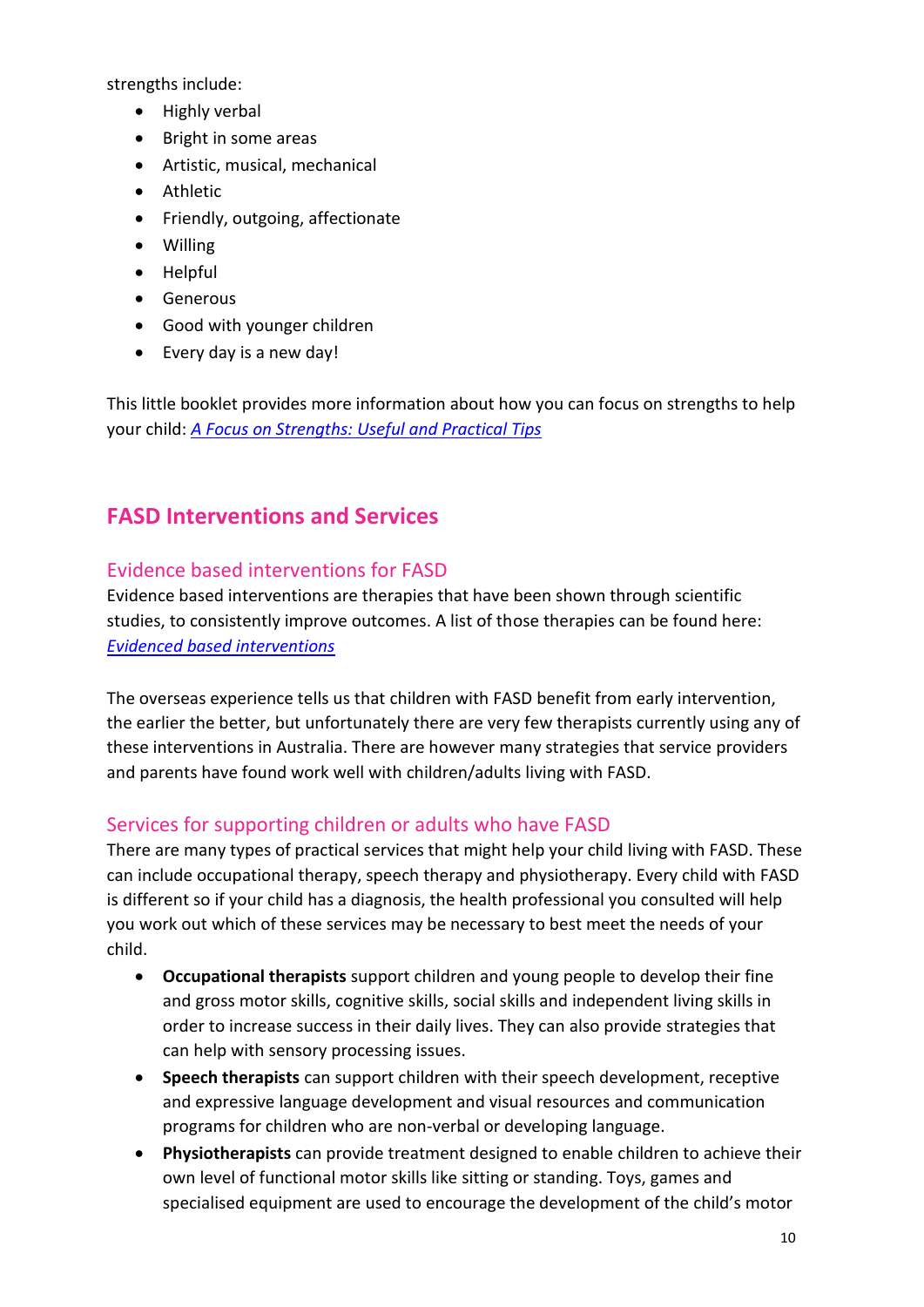skills, in conjunction with specific handling skills. The physiotherapy program becomes part of the child's activities during the day, as parents are shown the best way to assist their child during day to day care and play

[FASD Hub Australia](https://www.fasdhub.org.au/services/) has a service directory with a listing of health professionals who have FASD experience and expertise.

#### <span id="page-10-0"></span>**FASD Management Strategies**

These strategies are based on the knowledge accumulated over many years from the collective wisdom of parents, carers and service providers.

*Who has to change?* [Trying their hardest, doing their](https://static.fasdoutreach.ca/www/downloads/whochange.pdf) best! - What it is like to live with Fetal Alcohol Spectrum Disorder

*[NOFASD Australia fact sheets](http://www.nofasd.org.au/resources/fact-sheets)* for free download

*[Baby Steps: Caring for babies with prenatal substance exposure](http://www2.gov.bc.ca/assets/gov/family-and-social-supports/foster-parenting/baby_steps_caring_babies_prenatal_substance_exposure.pdf)*

*[Strategies Not Solutions](http://www.faslink.org/strategies_not_solutions.pdf)*: A resource developed to educate caregivers and the community in managing the behaviours associated with FASD throughout the lifespan. The project relied heavily upon caregivers and professionals who provided information, advice, and feedback.

*[Tips for Parents and Caregivers:](http://www.skfasnetwork.ca/plugins/userData/resources/Caregivers%20Tips.pdf)* These tips and examples prepared by the FASD Network of Saskatchewan were compiled from years of experience as caregivers to individuals living with Fetal Alcohol Spectrum Disorder. The tips were meticulously researched and tested by the 12-member board that leads the Network.

*[I am a Caregiver of a person with FASD:](https://canfasd.ca/wp-content/uploads/sites/35/2016/11/I-Am-a-Caregiver-poster.pdf)* This is a great handout to give to others *['Fred's Story'](https://www.youtube.com/watch?v=cRqkQipBFyE)* – In this video international expert Diane Malbin, explains why we need to think differently and try to prevent unwanted behaviour before it happens. This video complements Diane's book "Trying Differently Rather than Harder" (available on Amazon \$AUD45.00 including postage).

*[Eight magic keys of success](https://www.youtube.com/playlist?list=PL3tVgb5Vy0WlDxaGmRI1agjVD2lee3wy_)* – nine short videos.

*[Advice for Families About FASD](https://www.youtube.com/watch?v=-VLj_S9BBsg&feature=youtu.be)* – a video from NOFAS-UK.

*[Behavioural Symptoms & Accommodations for FASD](http://fafasd.org/wp-content/uploads/2017/03/behavioral-symptoms-and-accommodations-FASD.pdf)*

*[Handling escalation: from Anger to Out-of-Control](https://www.youtube.com/watch?v=fYoGX_Y6nF8&sns=em)* – a video from Oregon Behaviour **Consultants** 

#### <span id="page-10-1"></span>Sex Education and FASD

Because of the discrepancy between developmental age and social/emotional age puberty can be a difficult time for children with FASD and their family. Children with FASD of all ages may exhibit inappropriate sexual behaviours. A common question that is asked by parents and professionals is, "How do we talk about puberty and sexual health to individuals with FASD?" Fortunately there are some resources that parents of children with FASD have found useful. We also suggest you check to see what is available at your local library.

*[Inappropriate Sexual Behaviour in FASD](https://www.fasdwaterlooregion.ca/assets/images/general/FASD-Sexuality-Carizon.pdf) [The Healthy Bodies Toolkit](http://vkc.mc.vanderbilt.edu/healthybodies/)* – available on line The *["Sexuality & Safety with Tom & Ellie"](https://www.bookdepository.com/Whats-Happening-Ellie-Kate-E-Reynolds/9781849055260)* series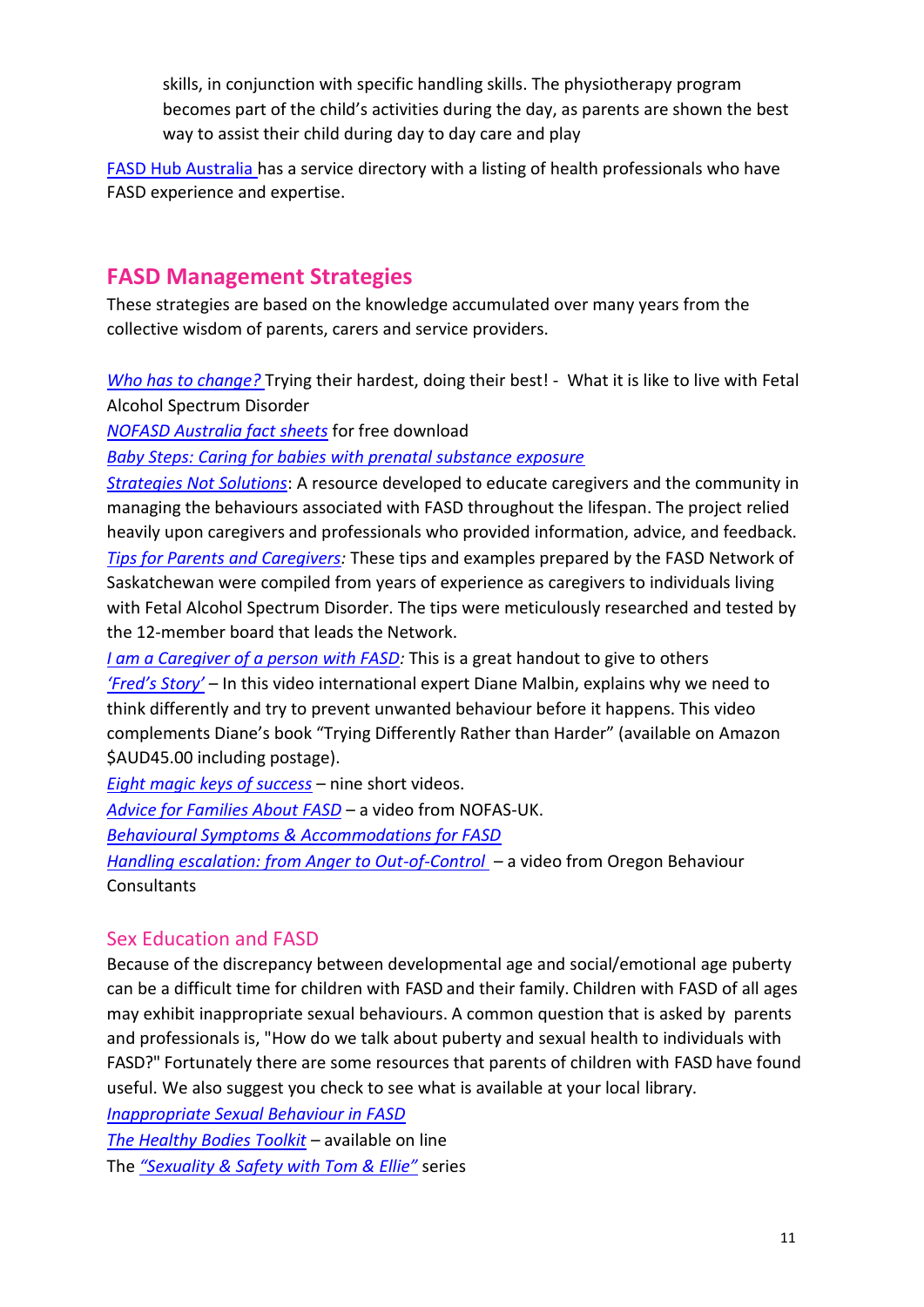# <span id="page-11-0"></span>**Talking to children about FASD**

Children and young people with FASD also need to know about and feel that it's okay to talk about their disability. The earlier you start, the easier it is. Some parents wait too long, and then they don't have the courage to discuss it with the teen, who may eventually get into serious trouble.

#### <span id="page-11-1"></span>Explaining FASD to your child

Some ideas about how to talk to your child about FASD can be found on this tip sheet: *[Explaining FASD to your child](https://www.fasdwaterlooregion.ca/strategies-tools/sub-page-test-2/explaining-fasd-to-your-child)*

#### <span id="page-11-2"></span>Talking to children about their sibling who has FASD

As in any family, positive and negative feelings may develop between siblings or because of siblings. It's important to talk to other children in the family about their brother or sister who is living with FASD as this will help them to develop an attitude of inclusion and acceptance.

This is a great little book that provides lots of information and ideas and is available for free download: *[Helping your kids understand their sibling](http://store.samhsa.gov/product/What-Do-I-Do-Helping-Your-Kids-Understand-Their-Sibling-s-Fetal-Alcohol-Spectrum-Disorder-FASD-/SMA06-4246)'s FASD*

This free download is aimed at children who have a sibling with a Fetal Alcohol Spectrum Disorder (FASD). It provides a definition of FASD and answers questions a child might have, focusing on the feelings of the sibling. It also contains a resource guide, games, and activities*: [My Sibling Has a Fetal Alcohol Spectrum Disorder \(FASD\). Can I Catch It?](http://store.samhsa.gov/product/My-Sibling-Has-a-Fetal-Alcohol-Spectrum-Disorder-FASD-Can-I-Catch-It-/SMA06-4247)*

# <span id="page-11-3"></span>**Diagnosis and Support for adults who have FASD**

Although the need exists, there are currently very few Australian health professionals who offer assessment/diagnosis of adults who may have FASD. Check out the **FASD Hub** [Australia](http://www.fasdhub.org.au/) website to see if there is a clinician in your state who can help with Adult FASD diagnosis. If there is no clinician available in your state, please call us on 1300 306 238 (free call) or email [enquiries@nofasd.org.au](mailto:enquiries@nofasd.org.au) as we may be able to provide further suggestions.

Adults who have a known history of prenatal alcohol exposure (PAE) and where FASD is suspected may benefit from a neuropsychological assessment. The results of this assessment can be used to inform service providers and ultimately affirm and support adults who have FASD. Such an assessment may also lead to eligibility for NDIS support.

Specific information about adult FASD assessments that you can give to your neuropsychologist can be found here: *[The value of the neuropsychological assessment for](http://www.ijadr.org/index.php/ijadr/article/view/107/210)  [adults with Fetal Alcohol Spectrum Disorder: A case study](http://www.ijadr.org/index.php/ijadr/article/view/107/210)*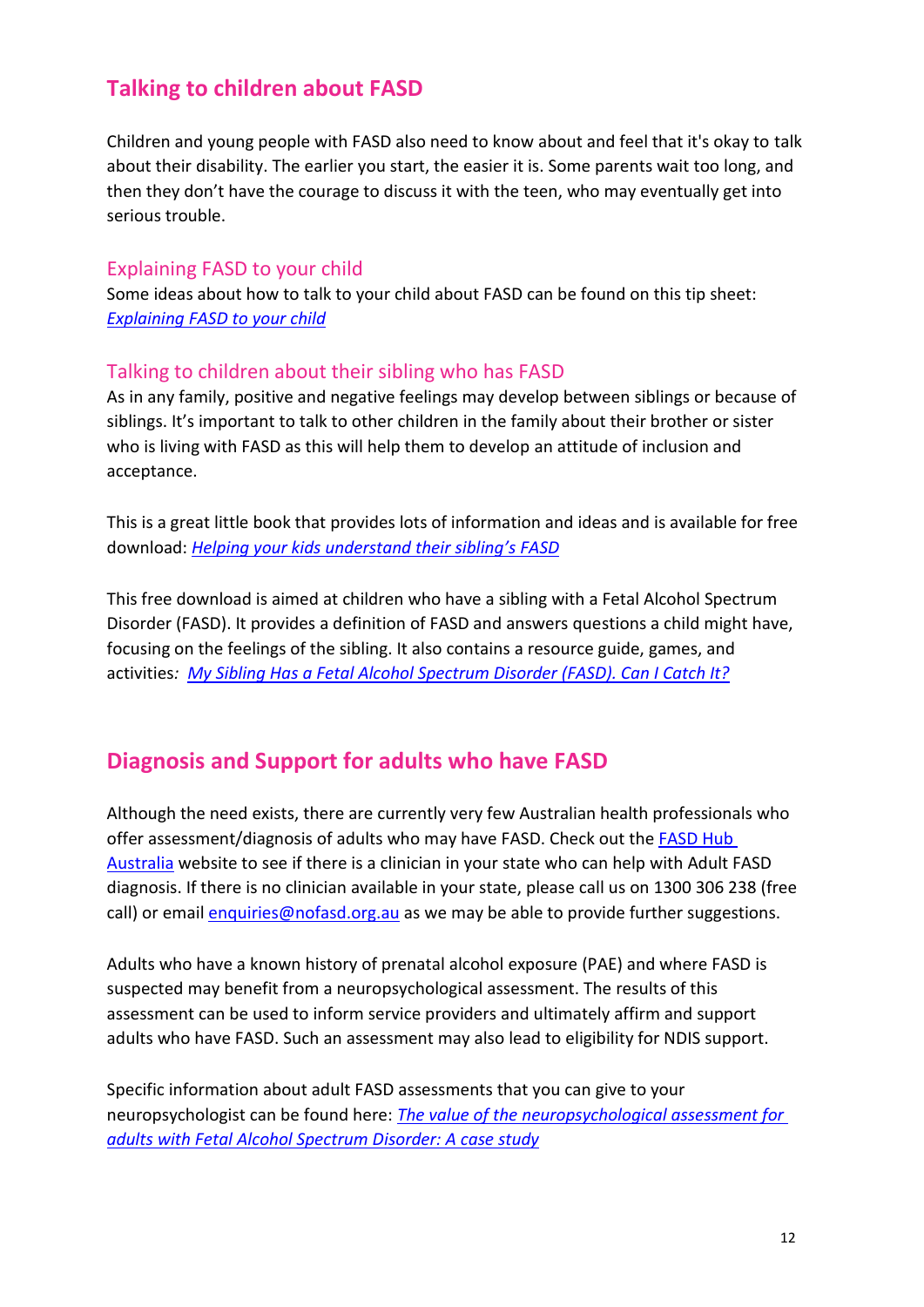#### <span id="page-12-0"></span>**Resources**

Here are some links to articles that have more information specifically for supporting adolescents and adults who have FASD:

*[Working with Adolescents or Adults with FASD](http://www.nofasd.org.au/client-uploads/documents/FASD-adolecents-and-adults-Gold-Coast-July-2017-NoFas%20(1).pdf)*: This presentation comes from Dr Vanessa Spiller from Jump Start Psychology in Queensland. Dr Spiller has a particular interest in working with children and families affected by FASD.

*[Supporting Success for Adults with FASD](http://www.communitylivingbc.ca/learn-more/other-publications/supporting-success-for-adults-with-fasd/)* – This Canadian booklet has been developed with the support and advice of individuals with FASD and family members and professionals involved in the lives of adults with FASD.

*[Adults and Adolescents with Fetal Alcohol Spectrum Disorder 2016](http://interprofessional.ubc.ca/webcasts/adultswithfasd2016/)* – video recordings from the International Conference on FASD

Many adults with FASD may be very emotionally fragile and reactive people and this can often have a greater impact on their ability to function than their cognitive impairments. Knowing how to respond in a manner that doesn't escalate their reactive behaviour is very important: *[Safety planning for persons who are emotionally fragile and explosive](http://www.asantecentre.org/_Library/image/safety_plan_final.pdf)*

#### <span id="page-12-1"></span>How to support an adult with FASD who becomes a parent

There are very few published resources available on this topic, but information and support are available from the NOFASD Parent & Family Support Team. Phone 1300 306 238 (free call) or email [enquiries@nofasd.org.au](mailto:enquiries@nofasd.org.au)

*Parenting with FASD – [Challenges, Strategies & Supports](http://mingamarketplace.com/product/parenting-with-fasd-challenges-strategies-supports-booklet)*: This booklet focuses on some of the parenting-related experiences and challenges faced by people with FASD. Highlighted as well are strategies, suggestions and resources found to promote positive parenting. (\$US15)

*[Parenting with Fetal Alcohol Spectrum disorder](https://www.researchgate.net/publication/225491936_Parenting_with_Fetal_Alcohol_Spectrum_Disorder) – research article* This paper focuses on issues associated with parenting and living with FASD.

#### <span id="page-12-2"></span>FASD and Employment

Unless employers have a good understanding of FASD most young people and adults with FASD experience failed job placements over and over again. Because they can often speak very well they may be able to secure a job placement themselves, but they can rarely maintain it. To achieve success, they will need someone who can advocate for them and provide support in the workplace. Disability Employment Services (DES) can help people find employment and keep a job. Go here for more information https:/[/www.jobaccess.gov.au/](http://www.jobaccess.gov.au/)

There is a range of resources specific to FASD and employment. *[FASD in the workplace](http://media.wix.com/ugd/32f4fe_a7fe1b2d720946ddacdfd1abe2d01ffd.pdf)* - This is a great little publication written for employers by Claire Gyde from **FASD-Can in NZ** and is certainly suitable for downloading and sharing with employers in Australia.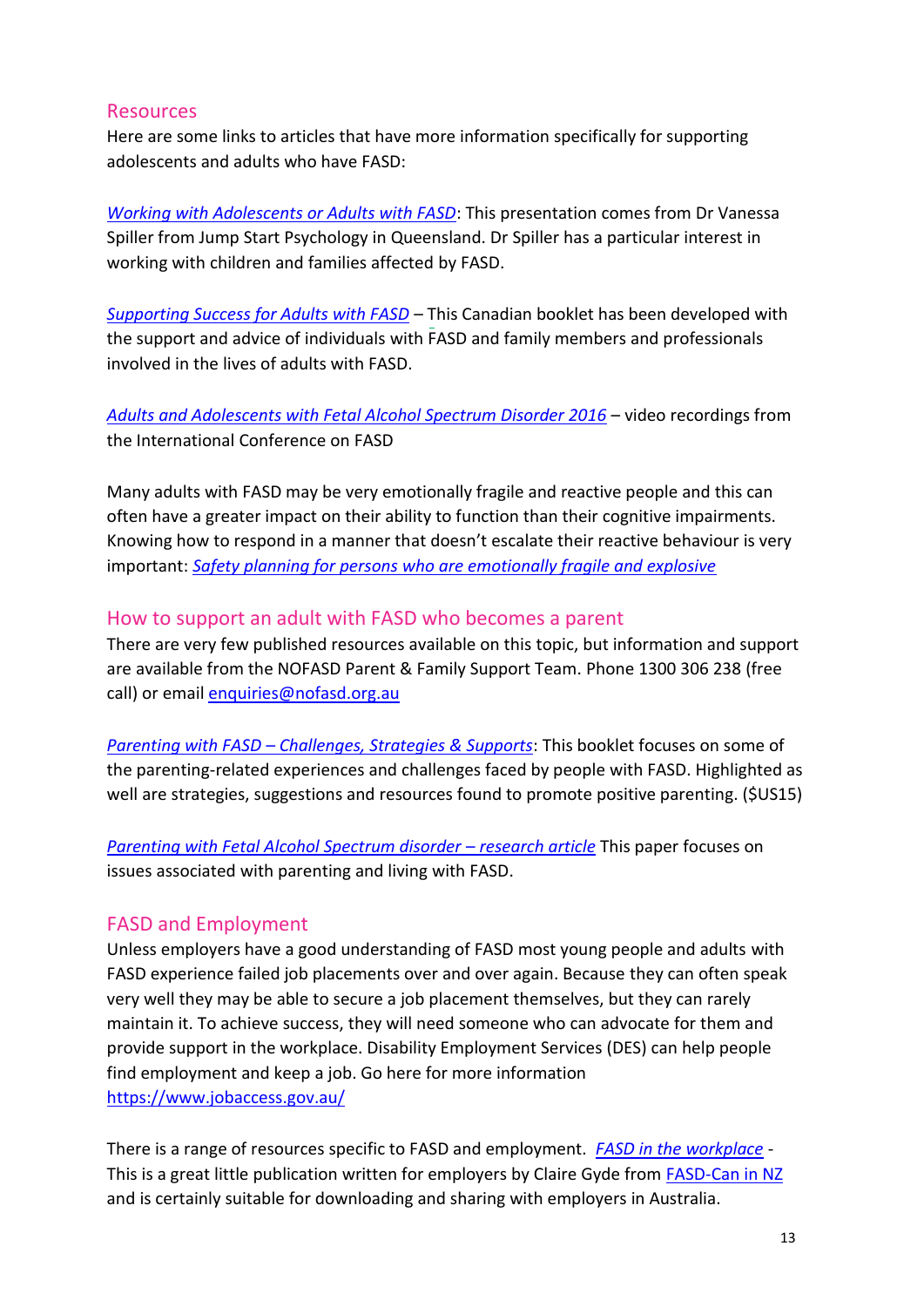*The Six Factors of Employment Sustainability for adults with FASD Employment and FASD: Strategies for Success Kick Starting Your Child's Career Journey – A guide for families of young people with Disability*

#### <span id="page-13-0"></span>FASD and the Law

Unfortunately, young people and adults with FASD may find themselves in the justice system: as offenders, victims, witnesses or other parties in criminal, civil and child protection and family law matters. Valuable justice system resources can be found on the Telethon Kids website: *[FASD & Justice resources](https://alcoholpregnancy.telethonkids.org.au/our-research/fasd--justice/resources/)*

#### <span id="page-13-1"></span>Respite services

If you are providing support for a young person over 18 who has been diagnosed with FASD, you may be eligible for respite support services through the national network of Commonwealth Respite and Carelink Centres (CRCC). These centres assist carers with options to take a break through short-term and emergency respite. Where appropriate, a CRCC can help with putting in place regular respite for a carer to reduce the need for unplanned and emergency respite. CRCCs also provide information about carer support services in their local area. The nearest CRCC can be contacted by phoning **1800 052 222** during business hours or **1800 059 059** for emergency respite support outside standard business hours. (Freecall except from mobile phones).

### <span id="page-13-2"></span>**Are you an adult living with FASD?**

If you need some help to work out where you can go for support, please give us a call on 1300 306 238 (free call) or email [enquiries@nofasd.org.au](mailto:enquiries@nofasd.org.au)

#### <span id="page-13-3"></span>Your rights

If you have Fetal Alcohol Spectrum Disorder, it's important to understand that you have the same rights as everyone else. Because those rights are often not respected in the same way that they are for those without disabilities (particularly in the case of 'invisible' disabilities such as aspects of FASD), there are special protections for certain rights, such as the right to being supported in ways that meet your needs.

Human rights are rights that everyone has. Every person should be treated equally. Your rights and freedoms should be protected by our government.

You can find more information about your rights in *[The Human Rights Handbook for people](http://www.hpod.org/pdf/we-have-human-rights.pdf)  [with developmental disabilities](http://www.hpod.org/pdf/we-have-human-rights.pdf)*

People with Disability Australia also have a Directory of Australian organisations who provide support and advocacy for people living with disability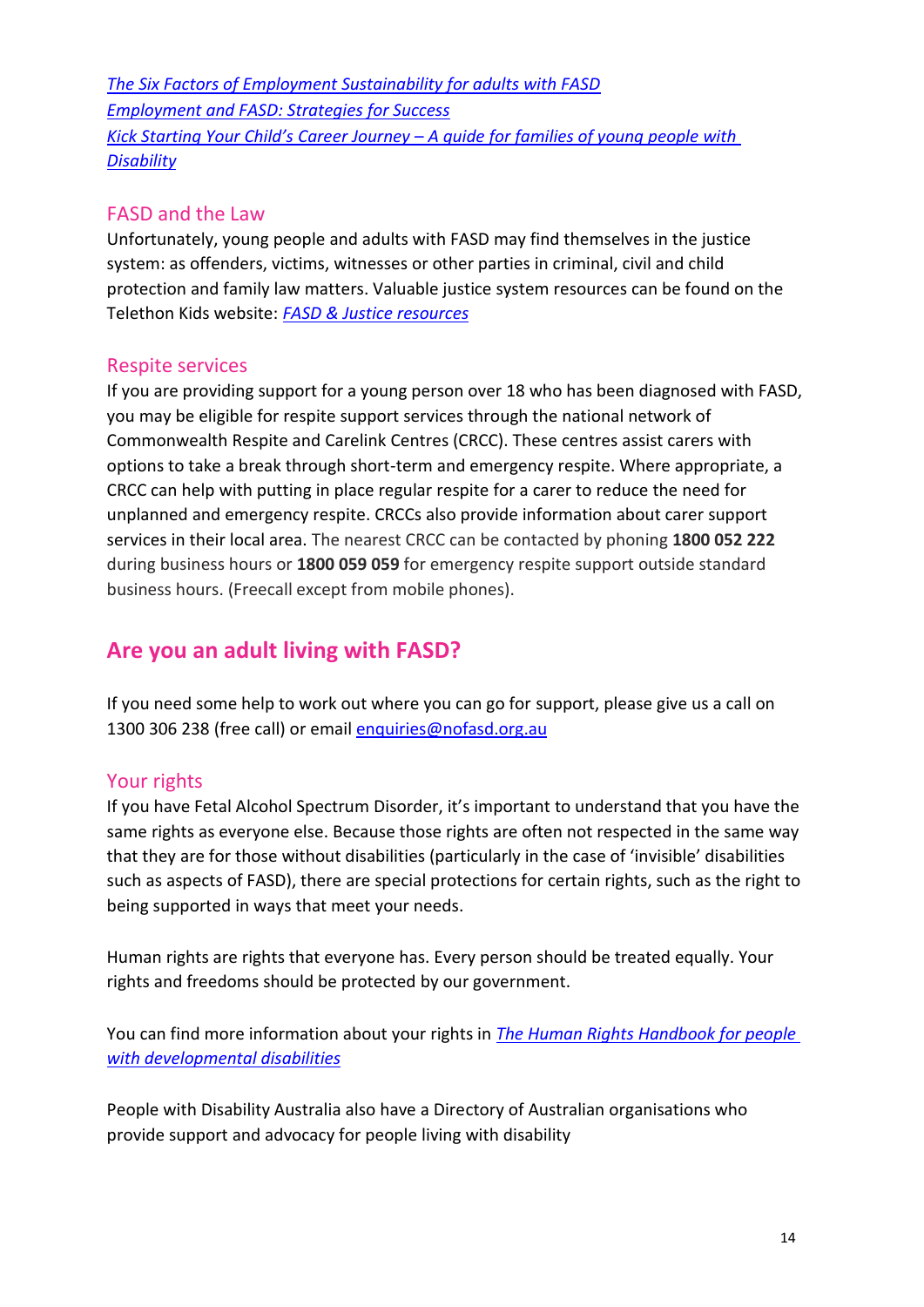

#### <span id="page-14-0"></span>Resources for adults who have FASD

*[Things to know if you have FASD](http://www.asantecentre.org/_Library/docs/Pages_from_AsanteCentre_RackCards_ThingsToKnow_if_you_have_fasd.pdf)*

*[So you have been diagnosed with FASD](http://www.fasdnetwork.org/uploads/9/5/1/1/9511748/you_have_been_diagnosed_with_fasd.pdf) – now what!* – A handbook of helpful strategies for youth and adults.

*[My Adult FASD Diagnosis: Clarity for a Man and his Mom](https://www.youtube.com/watch?v=1oNFd2jDiYA)*

*[New Beginning: Better Than This](https://www.amazon.com/New-Beginning-Better-Than-This/dp/1978486758/ref=sr_1_1?s=books&ie=UTF8&qid=1509338940&sr=1-1&keywords=New+Beginning+Liz+kulp)* by Liz Kulp, who has FASD. In her book she shares information and gives readers a private look into the mind and heart of an adult living with FASD.

# <span id="page-14-1"></span>**Being an effective advocate for a person with FASD**

You cannot outgrow FASD. It is permanent and a life-long condition. There is no cure. It can be a struggle to find diagnosis, supports and help as there is no disability category where they fit in. Advocating for early diagnosis and appropriate management and interventions can help reduce problems as the child grows into an adult.

Communicating your child's requirements to educators, medical professionals, lawyers, and other professionals can be a daunting task, as they may have heard of FASD before but do not truly understand what having FASD means.

Remember to believe in yourself for you are the most important advocate your child can have, after all, who knows your child better than you do and who holds your child's problems closest to their heart? Being an advocate means representing your child and speaking up when your child can't. It's a demanding role but also a fulfilling one.

Although FASD awareness is slowly becoming more prominent and resources more readily available, knowing about FASD is not the same as understanding FASD. Talk with your child's teachers and other professionals and find out if they are FASD-aware. It is important to try your best to develop a relationship with the professionals in your child's life, however if you think the professionals are not helping your child, do not be afraid to get a second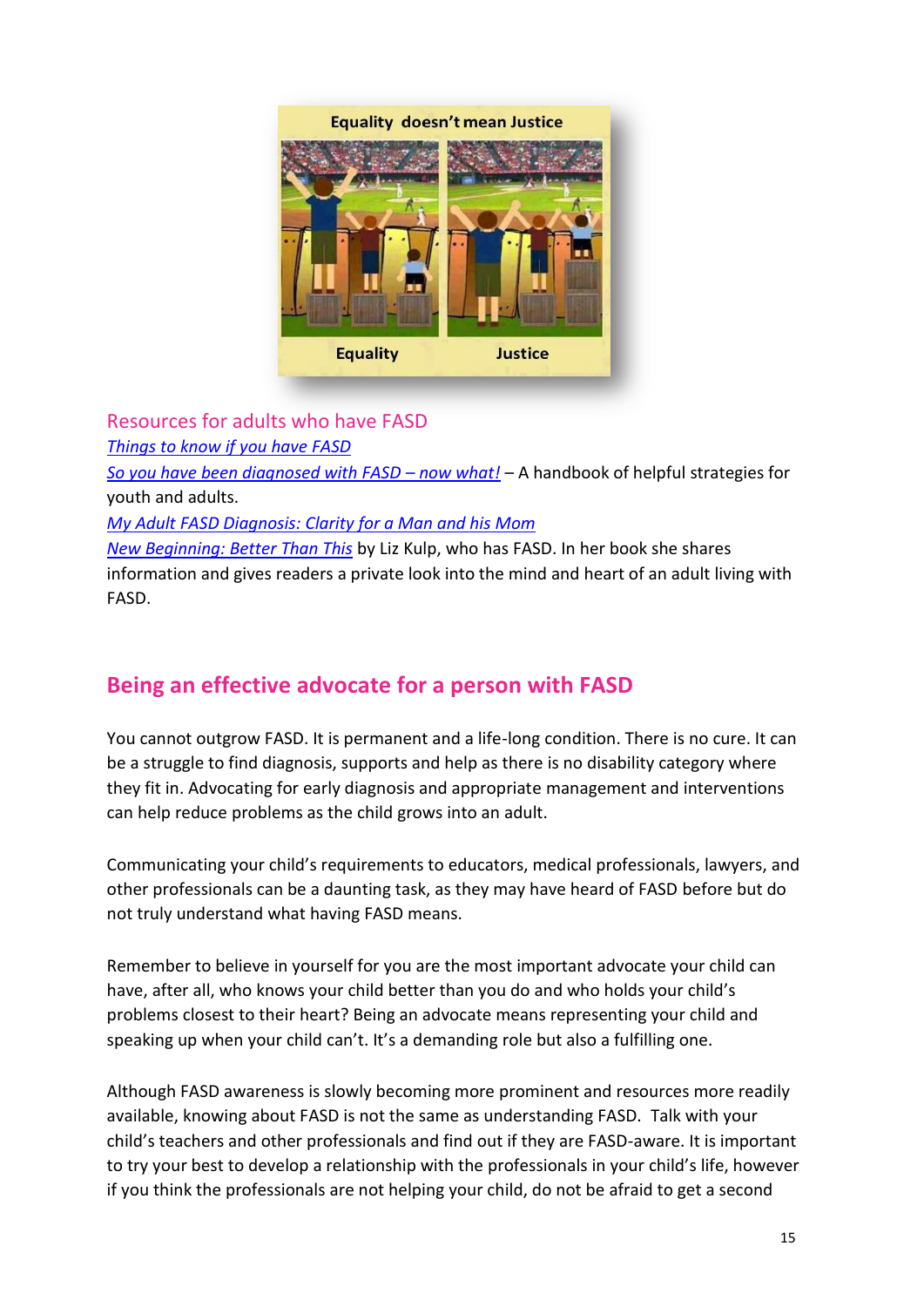opinion.

#### <span id="page-15-0"></span>General Advocacy tips

When communicating with other people who will have care of your child it's important to:

- **Be prepared**: Provide or bring any documents you need, such as letters you have received, notations from phone calls, or information you want to convey. In the case of a face-to- face or telephone conversation, take something with which you can make notes.
- **Request to bring someone you trust with you for support.**
- **Know what you are going to say**: What is the main point you want to get across? What are the points you want to make along the way?
- **Communicate clearly**: In a face-to-face or telephone conversation, speak clearly and confidently (even if you don't feel that way). Turn towards people when they are talking and most importantly, try to remain calm – deep breaths will help.
- **Bring it back to the topic**: If conversation strays, it's okay to say, "If we could get back to what we were talking about..." or "Can we focus on the topic please?" If someone is talking over the top of you, it's okay to say, "If I can finish what I was saying..." or "Please let me have my say."

[Disability Advocate video](http://raisingchildren.net.au/articles/disability_advocate_video.html) This Australian video from the Raising Children Network is all about being an advocate for children with disability. Parents talk about finding information, and planning and coordinating treatments for their child.

#### <span id="page-15-1"></span>Advocating in the School system

If your child is attending pre-school or school, it is important to make an appointment to meet with their teacher. Depending on the age of your child and previous school experiences, you have valuable information that educators require to formulate appropriate programming and behavioural strategies that will ensure your child's progress both academically and socially. *A[fter a diagnosis of FASD What do I tell my child's teacher](https://edmontonfetalalcoholnetwork.org/2011/10/13/after-a-diagnosis-of-fasd-what-do-i-tell-my-childs-teacher/)*

Your child may be eligible for school support. Government, independent and Catholic schools all have support and funding for children with disability. The type of education or school support your child can get depends on the school and the state or territory you live in. *[You can find more information here](http://raisingchildren.net.au/articles/disability_school_support.html)*

Unfortunately, many teachers do not have a good understanding of FASD and often misinterpret the symptoms of FASD as poor behaviour. This means that at some stage you will most likely have to advocate for your child in the school system. *[10 Ways to Be an](https://www.understood.org/en/school-learning/partnering-with-childs-school/working-with-childs-teacher/10-ways-to-be-an-effective-advocate-for-your-child)  [Effective Advocate for Your Child at School](https://www.understood.org/en/school-learning/partnering-with-childs-school/working-with-childs-teacher/10-ways-to-be-an-effective-advocate-for-your-child)*

This is a guide that comes from the Education Department in WA that has some tips about talking with your school Talking with my school

At the beginning of each school year you can help by letting teachers know a little more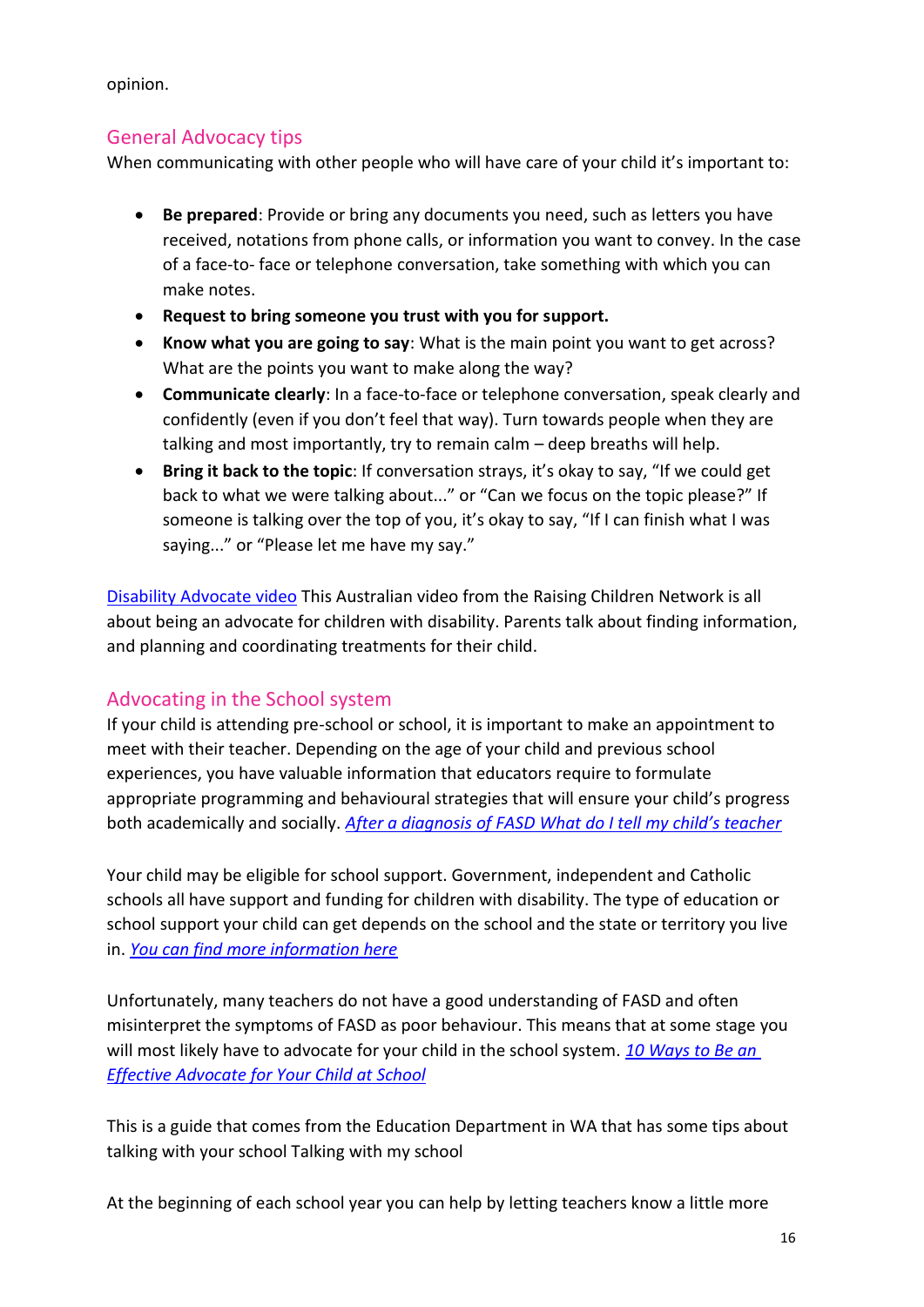information about your child. For example, by writing an introduction letter:

#### *Dear [teacher]*

*My name is [your name] and I am the parent/carer of [child's name], who will be in your class this year. [Child's name] is very good at [list all or as many of their positive qualities and strengths as you can] but struggles with learning, attention, memory, following directions, and maintaining friendships with peers. With your understanding and support, [child's name] can know success. Structure and routine are very important as [child's name] is overwhelmed by unexpected change. [Child's name] follows single and clear instructions quite well and even though s/he can repeat the instruction, this does not necessarily mean s/he understands.*

*Please contact me should you have any questions about [child's name]*

*Yours sincerely [your name]*

You might then follow up with an appointment to talk about your child's needs in greater detail and perhaps share the following links with school staff to provide them with further information.

*[Hey Teacher!](http://media.wix.com/ugd/32f4fe_30ba74ea491d4b7ca0753c219f858956.pdf)* (from FASD-Can in NZ)

*[Understanding and addressing the needs of children and young people living with Fetal](http://kimberleyfasdresource.com.au/pdf/FASD_ResourceForTeachers.pdf)  [Alcohol Spectrum Disorders \(FASD\)](http://kimberleyfasdresource.com.au/pdf/FASD_ResourceForTeachers.pdf)* –Australian resource for teachers *[You never know who has a disability you can't see](https://vimeo.com/71091322)* – this is a great 5-minute video for teachers *[Behavioural Symptoms and Accommodations for FASD](http://fafasd.org/wp-content/uploads/2017/01/behavioral-symptoms-accommodations-FASD.pdf)* – a great printout for handing to

# <span id="page-16-0"></span>School Disability Policies

teachers.

If you feel the school does not understand your child, it is important to know your rights. You will need to communicate with staff at your child's school to find out what policies are in place for children with extra support needs. To get a head start, you can research some of this information through the School and the Department of Education websites in your state (see the list on the next page).

It will be useful, to have a few basic features of communication up your sleeve (refer back to the tips on page 8). This will help you develop good relationships with the school, so you can collaborate to get services for your child. 13.

The following websites provide information about the Disability policies for each state.

- NSW Department of Education [Disability, Learning and Support](https://education.nsw.gov.au/disability-learning-and-support)
- Victoria State Government[: Program for Students with Disabilities](http://www.education.vic.gov.au/about/programs/needs/pages/disabilityprogram.aspx)
- Tas Department of Education: [Students with Disability](http://www.education.tas.gov.au/parents_carers/schools-colleges/Programs-Initiatives/Pages/Students-with-Disabilities.aspx)
- WA Department of Education[: Children with Special Learning Needs](https://www.education.wa.edu.au/web/at-school/supporting-childrens-learning/children-with-special-learning-needs)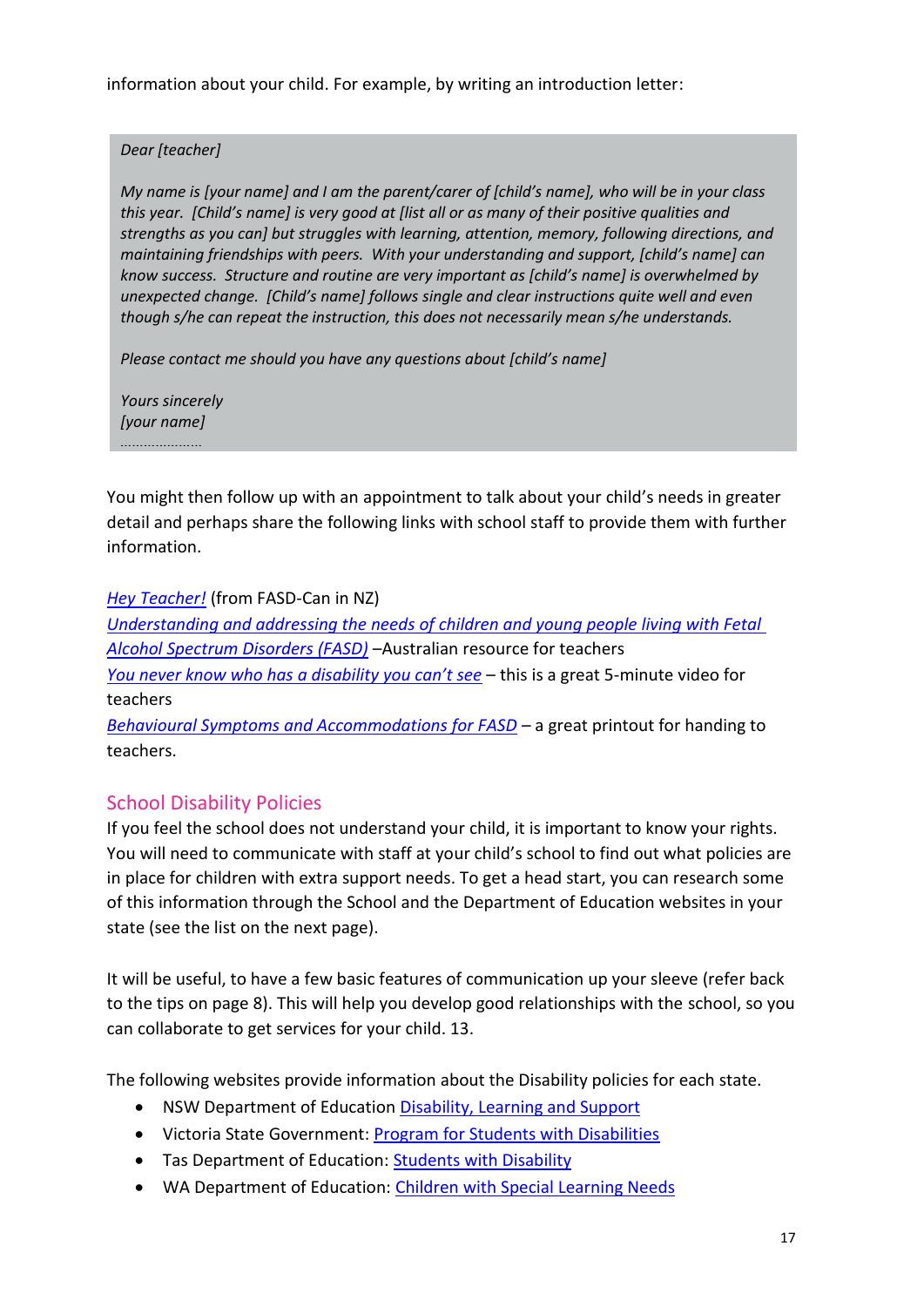- SA Department for Education & Child Development SA: Children with Disability and [Special needs](https://www.decd.sa.gov.au/supporting-students/children-disability-and-special-needs)
- NT Government[: About Special Education and Disability](https://nt.gov.au/learning/special-education/about-special-education-and-disability)
- ACT Government Education Directorate: [Disability Education](http://www.education.act.gov.au/school_education/disability_education)
- Queensland Government Education: [Disability Policy](http://education.qld.gov.au/schools/disability/index.html)

#### <span id="page-17-0"></span>Education advocacy resources

*A Parent's Toolkit – [School issues for students with disabilities](http://da.org.au/wp-content/uploads/A-Parents-Toolkit-School-issues-for-students-with-disabilities-v-1.1.pdf)* is a Disability Advocacy of NSW publication that can be adapted for other states.

This guide comes from the University of Canberra (also includes links to videos) *[Disability](http://resource.dse.theeducationinstitute.edu.au/)  [Standards for education: A Practical Guide for Individuals, Families and Communities](http://resource.dse.theeducationinstitute.edu.au/)*

The Australian Raising Children Parenting website also has helpful information: *[Education](http://raisingchildren.net.au/articles/disabilities_education_rights.html/context/1300)  [Rights for Children with Disability](http://raisingchildren.net.au/articles/disabilities_education_rights.html/context/1300)*

#### <span id="page-17-1"></span>Home schooling as an option for children with FASD

Educating a child with FASD has many obstacles, many which often cannot be accommodated in the mainstream school environment. Before beginning their educational journey, children with FASD are already struggling with processing information, interpreting body language of others, following instructions and many other skills that are not developing like those of their peers.

Homeschooling, or home education, can be a viable option for these children. While it does require commitment and has challenges, for those caring for a child with FASD and dealing with the impacts as described above from the mainstream school environment, it's an opportunity to provide the best learning opportunities for their child that they possibly can, not only from a tailor-made education plan, but from the reduction in anxiety for the child not dealing with the day to day stress of mainstream school.

Each state and territory has its own rules regarding the requirements both to register and ongoing commitments for homeschooling. These can be found here:

[Queensland](http://education.qld.gov.au/parents/home-education/home-ed-unit.html) [New South Wales](http://education.qld.gov.au/parents/home-education/home-ed-unit.html) [Victoria](http://www.education.vic.gov.au/school/parents/primary/Pages/homeschool.aspx) [Tasmania](https://oer.tas.gov.au/home-education/) [South Australia](https://www.sa.gov.au/topics/education-and-learning/schools/alternative-schooling/home-education) [Western Australia](http://www.det.wa.edu.au/homeeducation/detcms/portal/) [Northern Territory](https://nt.gov.au/learning/primary-and-secondary-students/home-education) [ACT](https://www.education.act.gov.au/school_education/home_education) [Tasmania](https://theac.tas.gov.au/)

For support to register and ongoing support, click on this link which will provide you with access to your state or territory's information<http://www.hea.edu.au/>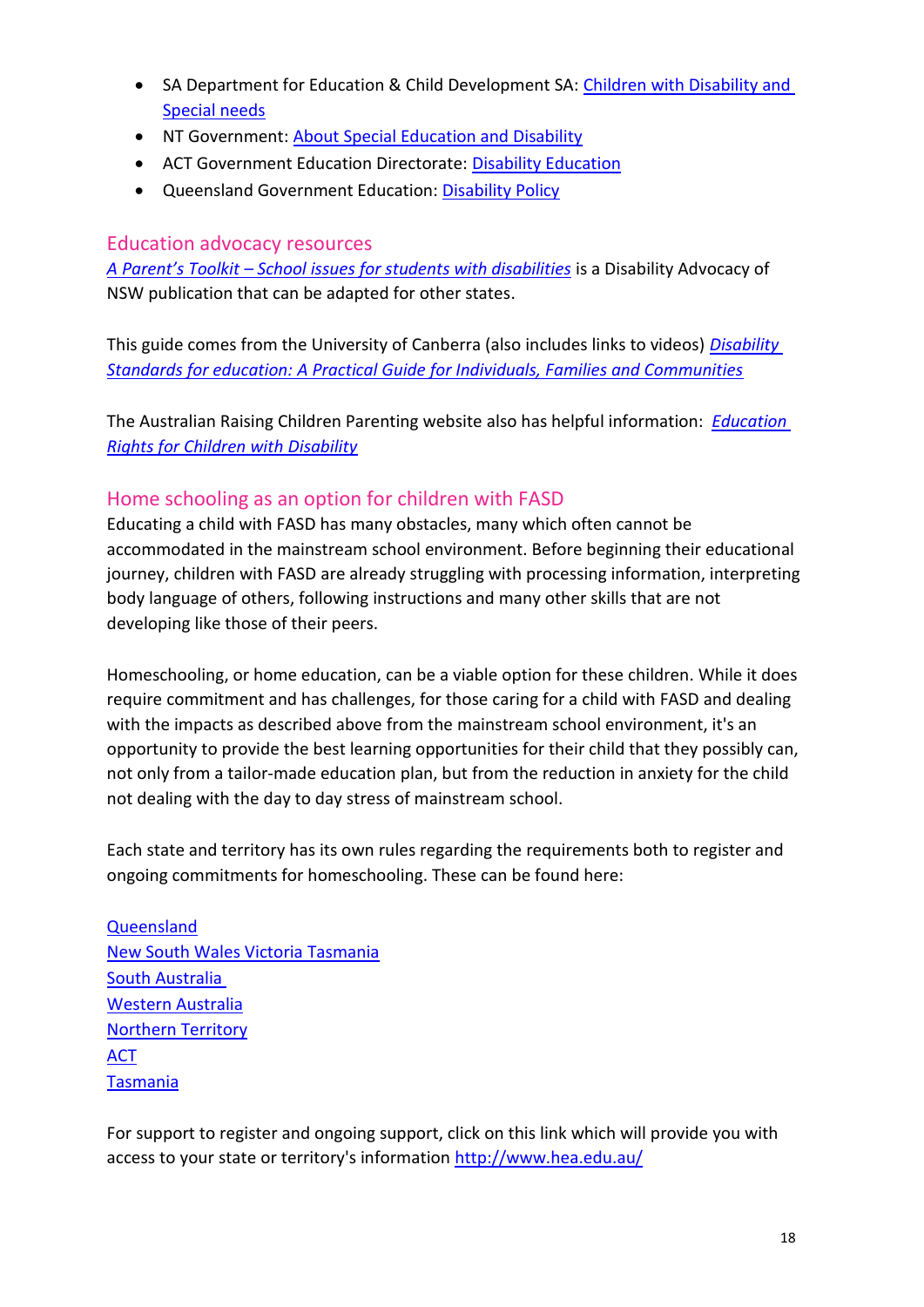# <span id="page-18-0"></span>**Parent/Carer and Family Support**

The staff and family support team at NOFASD Australia understand the feelings of isolation sometimes experienced by families living with FASD. While we are unable to provide direct assistance such as treatment or legal services we do provide confidential telephone and email support to individuals living with FASD and their parents, carers, family members and service providers.

If you are seeking referral information to diagnostic and related supports throughout the country or would like the opportunity to share your experience or concerns with our staff or family support person. Phone 1300 306 238 (free call) or email [enquiries@nofasd.org.au.](mailto:enquiries@nofasd.org.au)

#### <span id="page-18-1"></span>Support Groups

Having your own circle of support is very important. NOFASD Australia offer parent and family support via 1300 306 238 (free call) or email [enquiries@nofasd.org.au.](mailto:enquiries@nofasd.org.au)

You may find it helpful to talk and share your experiences with other parents/carers in similar circumstances to yourself. There are some active FASD Facebook support groups and a small number of face to face groups in Australia. You can find contact details for these [support groups here.](http://www.nofasd.org.au/resources/fasd-support-groups)

[MyTime groups](http://groups.mytime.net.au/) are also active in every state and provide support for mothers, fathers, grandparents and anyone caring for a child with a disability or chronic medical condition. It's a place for you to unwind and talk about your experiences. It's a world away from appointments and therapy. It's support for you.

If you live in Queensland this publication also contains important information: *[My Child has](https://publications.qld.gov.au/dataset/fc44c68c-0191-438f-a1ea-e90add49873d/resource/02150634-82da-4c1f-baa6-d9984440cbe3/download/my-child-has-foetal-alcohol-spectrum-disorder.pdf)  [Foetal Alcohol Spectrum Disorder.](https://publications.qld.gov.au/dataset/fc44c68c-0191-438f-a1ea-e90add49873d/resource/02150634-82da-4c1f-baa6-d9984440cbe3/download/my-child-has-foetal-alcohol-spectrum-disorder.pdf)*

#### <span id="page-18-2"></span>Carers Allowances and Respite

If you are providing unpaid care for a child/adult with FASD there are options for support/respite. [Disability and Carers](https://www.dss.gov.au/disability-and-carers/carers)

#### <span id="page-18-3"></span>The Companion Card Scheme

The National Companion Card Scheme enables eligible people with lifelong disability to participate at venues and activities without incurring the cost of a second ticket for their companion. [More information can be found here](http://www.companioncard.gov.au/)

#### <span id="page-18-4"></span>Taking care of yourself

Caregiving can be incredibly rewarding, but it also can cause emotional and physical stress. As a caregiver, you might be so focused on the person you're caring for that you don't even realize that your own health and well-being are suffering. It is important to know and watch for signs of caregiver stress.

Caring for someone living with FASD is very challenging. Understanding your own feelings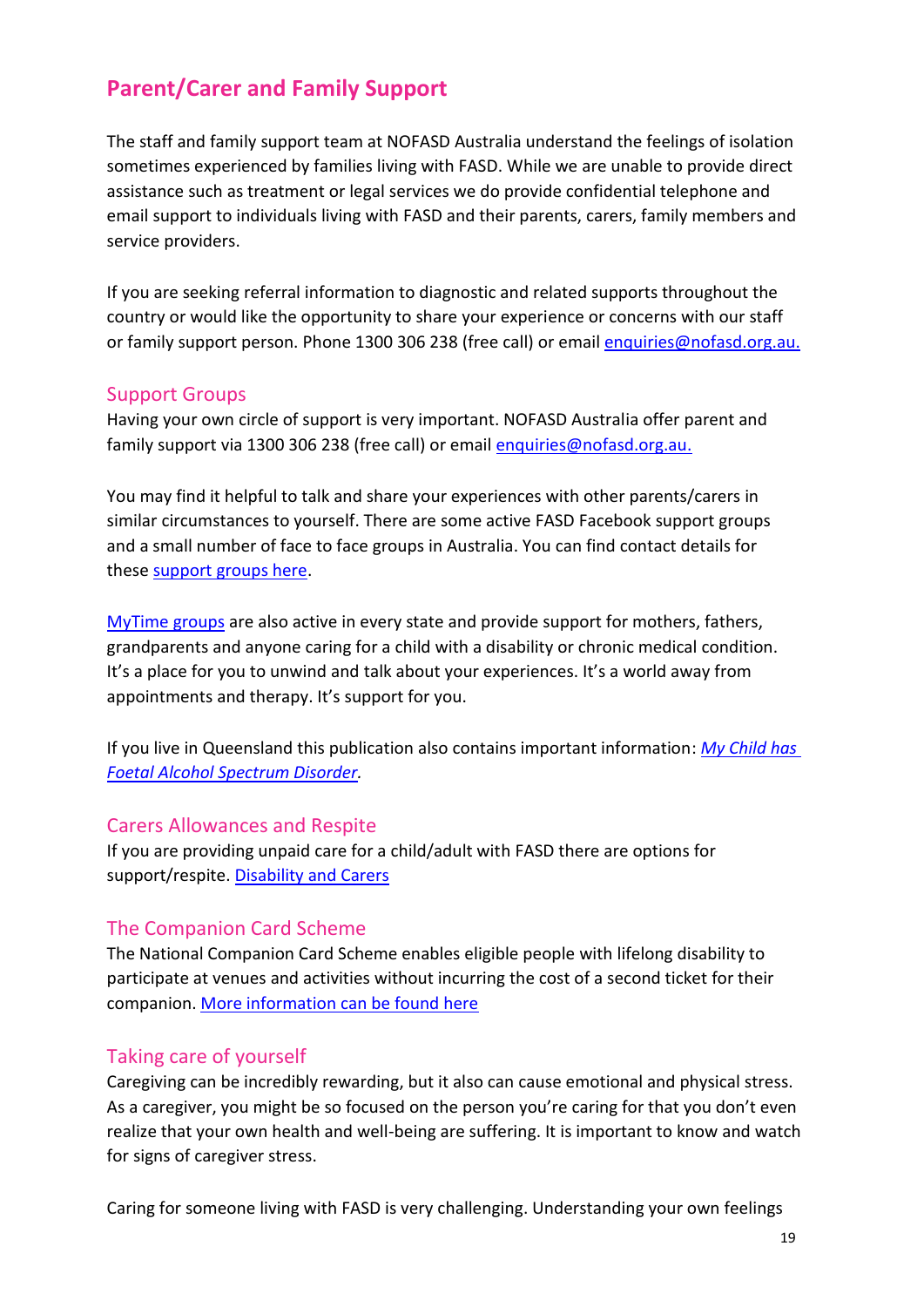and caring for yourself will help you to be able to take care of your child, particularly if your child requires considerable attention or supervision that leaves you drained and frustrated.

This website has some great tips about caring for yourself: [Caring for me](https://www.carergateway.gov.au/caring-for-me)

You can also call the **Carer Gateway** for support and advice **1800 422 737** (free call).

If you feel overwhelmed, please don't feel you are alone – we're here to help you with practical support and advice. Just call us on 1300 306 238 (free call) or email [enquiries@nofasd.org.au](mailto:enquiries@nofasd.org.au)

# <span id="page-19-0"></span>**The National Disability Insurance Scheme (NDIS)**

The goal of the NDIS is to shift support funding from being based on labels and diagnoses to being about a person's individual needs in gaining independence and integrating into the community.

Both children and adults with FASD should be eligible for support through the NDIS as they most likely will have significant and permanent disability that reduces their functional capacity, or psychosocial capacity in undertaking one or more of the following activities:

- communication
- social interaction
- **•** learning
- mobility
- self care or
- self management

The NDIS supports your child, as well as you and your family and eligibility for services will be determined by the National Disability Insurance Agency (NDIA).

Although a diagnosis of FASD may not be necessary to qualify for support, supporting documents will be required. This means you will need to have assessments from allied health professionals, for example, psychologists, neuropsychologists, speech therapists or occupational therapists that demonstrate your child's needs.

In order for a support to be deemed reasonable and necessary by the NDIA it must:

- Be related to the participant's disability
- Not include day-to-day living costs unrelated to disability supportneeds
- Represent value for money
- Be likely to be effective and beneficial to theparticipant; and
- Take into account informal supports given to participants by families, carers, networks, and the community.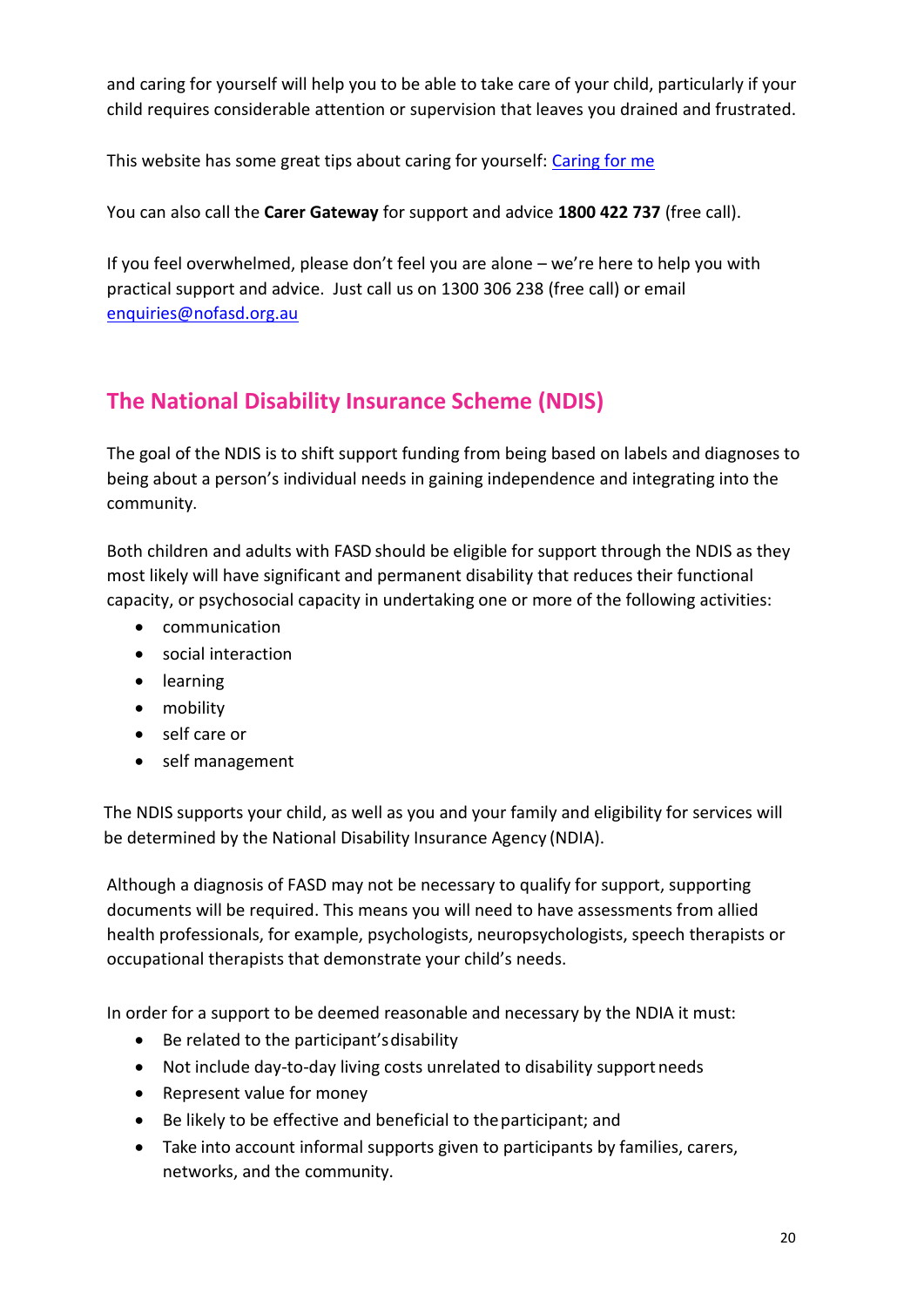These are the support categories the NDIS will fund:

- Assistance with daily life at home, in the community, education and at work
- Transport to access daily activities
- Certain independent living supports
- Daily living skills training/therapy to assistindependence
- Social skills and behaviour support
- Improved living arrangements
- Improved health and well-being through dieticians, personal trainers, or exercise physiologists
- Psychology services for anger management for those with cognitive impairment or autism
- Learning improvement support
- Finding and keeping a job
- Increased social and community participation
- Improved life choices
- Assistive technology
- Vehicle modifications; and
- Home modifications.

The NDIS will not cover the following:

- Supports unrelated to their disability.
- Rent, groceries, utilities etc.
- Something funded elsewhere for example school support or mental health services covered by MHCP.
- Pediatricians' consultations and medicationmanagement; or
- Psychology services for anxiety.

#### <span id="page-20-0"></span>Online Guides

There are a number of guides that have been published to help families of people living with disability understand the NDIS:

- The Raising Children Network provides information that may be helpful National [Disability Insurance Scheme: FAQs](http://raisingchildren.net.au/articles/national_disability_insurance_scheme_faqs.html)
- [Discover guide](https://ndis.endeavour.com.au/ndis/resources) is a practical, comprehensive and up-to-date guide to the NDIS, prepared by La Trobe University in conjunction with Endeavour Foundation, aims to help people understand the various components of the NDIS and how to access them. It also includes additional legal information on whole-of-life planning for people with a disability.
- [Reimagine](http://reimagine.today/how-to-use-this-site/) one of the primary categories under the NDIS where people with FASD should be eligible to qualify for services is Psychosocial Disability. Although this website has been designed for people with a mental health condition it has excellent information about psychosocial disability and how to apply for services under the NDIS.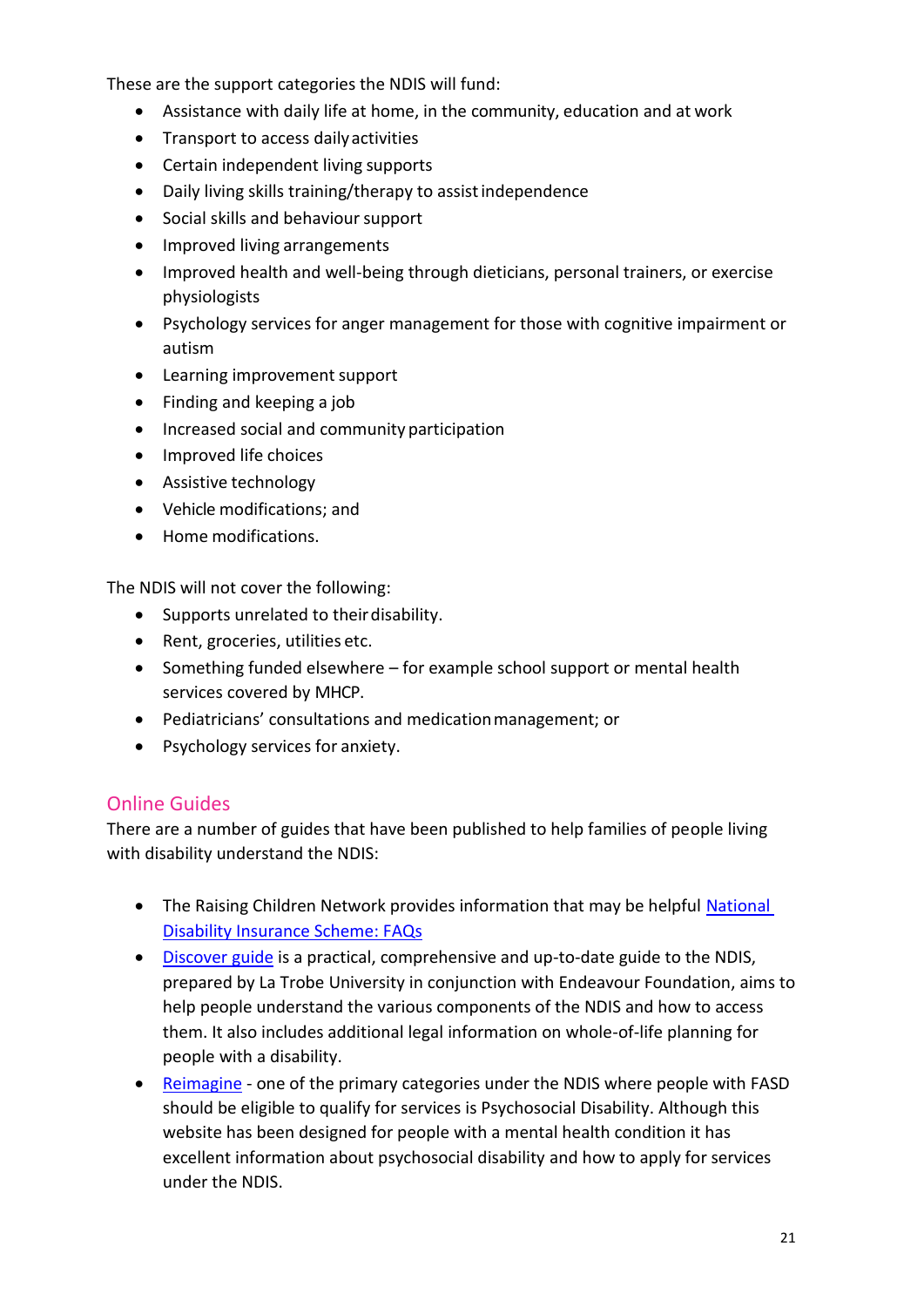NOFASD Australia is here to support you so please contact us if you need any help with completing forms for the NDIS. We may also be able to help if you have been denied NDIS funding. Please phone 1300 306 238 (free call) or email [enquiries@nofasd.org.au](mailto:enquiries@nofasd.org.au)

Should your child for some reason be ineligible for NDIS funding please don't despair! There are a range of supports available to carers that are not part of the NDIS, including respite support, counselling, education, training, peer support and advocacy. For information about what supports and services are available in your area, call the **National Carer Advisory Line**  on **1800 242 636.**

# <span id="page-21-0"></span>**Reading List**

The following Resources have been strongly recommended by other parents/carers raising children with FASD:

- *"Trying Differently Rather Than Harder"* second edition (author: Diane V Malbin, MSW) – available for purchasing online from various bookstores.
- *"Foetal Alcohol Spectrum Disorders – Parenting a child with an invisible disability"* (author: Dr Mary Mather) – available for purchasing online from various bookstores.
- *"The Perfect Love Story"* This book written by Claire Gyde, Chairperson of FASD-Can New Zealand, is witty, wise and truly FASD-informed. It is not available to download but a printed copy is free for parents and carers by emailing [enquiries@nofasd.org.au](mailto:enquiries@nofasd.org.au)

# <span id="page-21-1"></span>**Websites that have FASD specific information**

#### NOFASD [Australia](http://www.nofasd.org.au/)

**1300 306 238** (free call from any landline in Australia)

NOFASD Australia is working towards ensuring FASD is recognised as a disability in Australia, promoting social inclusion by advancing the rights and interests of people living with FASD, and providing the necessary supports to individuals and families at a grassroots level. [Register here](http://www.nofasd.org.au/news-and-events/e-newsletters) to subscribe to the NOFASD monthly e-newsletter. You can also follow NOFASD Australia on Facebook and Twitter to keep up to date with the very latest information and resources on FASD.

#### [Aboriginal Drug & Alcohol Council \(SA\) Inc.](http://www.adac.org.au/)

ADAC provides responses to a range of state and national committees and strategies, helps communities deal with the problems associated with substance misuse, develops health promotional materials, undertakes research on its own and in collaboration with various universities and key national research organisations. The ADAC website has a fantastic array of FASD Educational Resources.

#### [Australian Indigenous Alcohol & Other Drugs Knowledge Centre](http://www.aodknowledgecentre.net.au/aodkc/alcohol/fasd)

The AOD Knowledge Centre Fetal Alcohol Spectrum Disorder (FASD) portal – is for people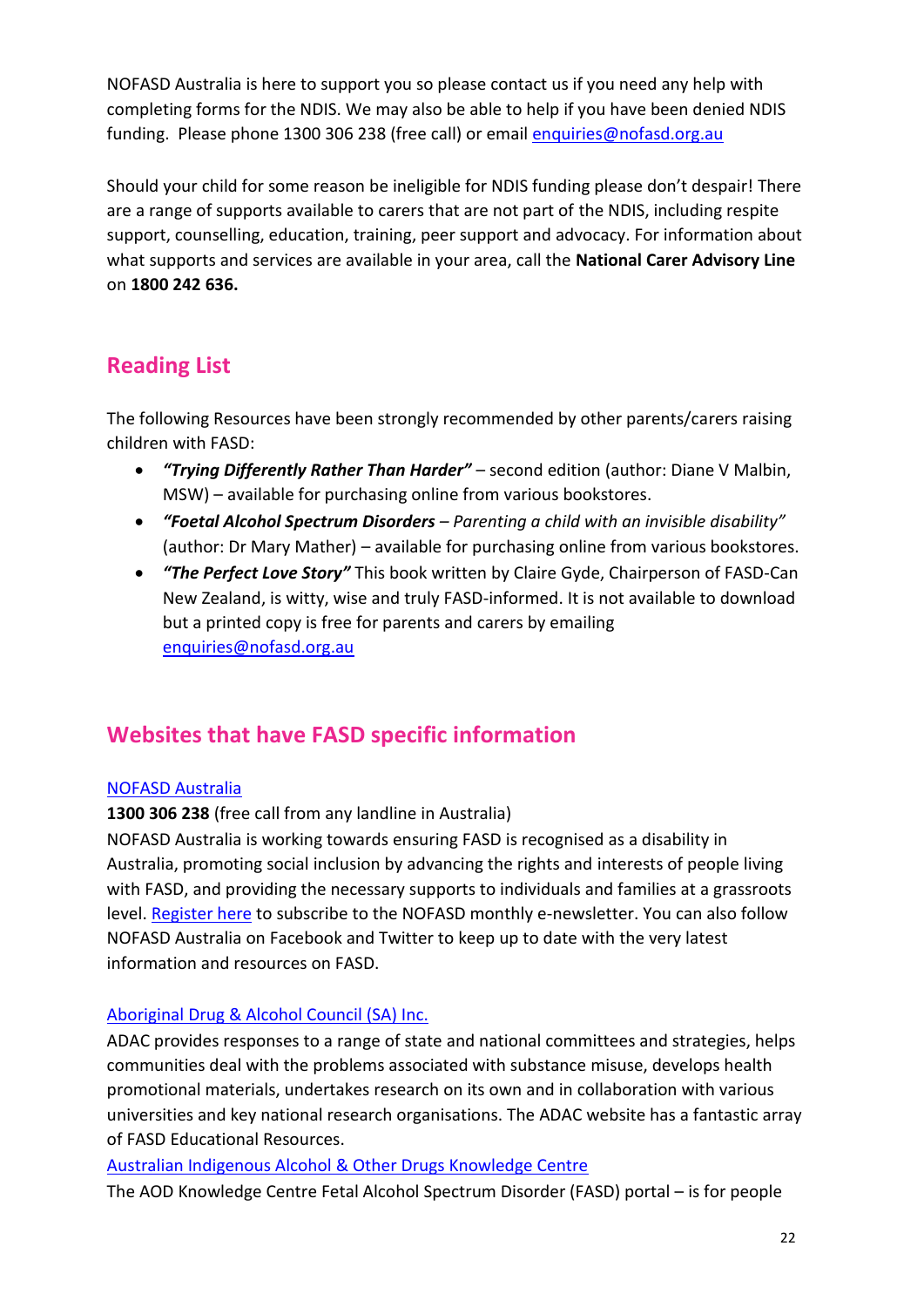working, studying or interested in addressing the harms of alcohol use in pregnancy. It aims to provide a central collection of policies and strategies, publications, resources and training materials supporting prevention and management of FASD in Aboriginal and Torres Strait Islander communities.

#### [Drug Education Network \(DEN\)](http://www.den.org.au/)

A non-government organisation in Tasmania funded to deliver a range of health promotion, prevention, and early intervention programs to reduce the harm associated with alcohol, tobacco and other drug (ATOD) use.

#### [FASD C.A.R.E WA](http://www.fasdcare.org.au/)

The Fetal Alcohol Spectrum Disorder Collaboration for Assessment and Care, Research and Education are a team of health care professionals who aim to a provide high standards of clinical care for children and youth living with FASD.

#### [FASD Hub Australia](https://www.fasdhub.org.au/fasd-information/about-us/)

FASD Hub Australia is a website developed by an alliance of organisations working to provide a 'one stop shop' for information, tools and resources that are current and evidenced based. It provides information on FASD for Australian health professionals, teachers, justice professionals, service providers, researchers and parents and carers.

#### [Synapse](http://synapse.org.au/information-services/fetal-alcohol-spectrum-disorder-(fasd).aspx)

Synapse is dedicated to reconnecting the lives of those affected by brain injury. Their vision is for a world where anyone affected by a brain injury is able to lead a life of quality, based on their own decisions and choices.

#### [Telethon Kids Institute \(WA\)](https://alcoholpregnancy.telethonkids.org.au/) – Alcohol Pregnancy & FASD

The Telethon Kids Institute is one of the largest, and most successful independent not-forprofit medical research institutes in Australia, comprising a dedicated and diverse team of more than 500 staff and students.

#### [The CICADA Centre NSW](https://www.schn.health.nsw.gov.au/files/attachments/adm3620_cicada_brochure_6pp_dl_fa.pdf)

This specialist centre provides diagnosis and clinical care for children and young people affected by alcohol and drug use and support leading research and education in key areas of need in Fetal Alcohol Spectrum Disorder (FASD), parental drug and alcohol use and adolescent drug and alcohol use.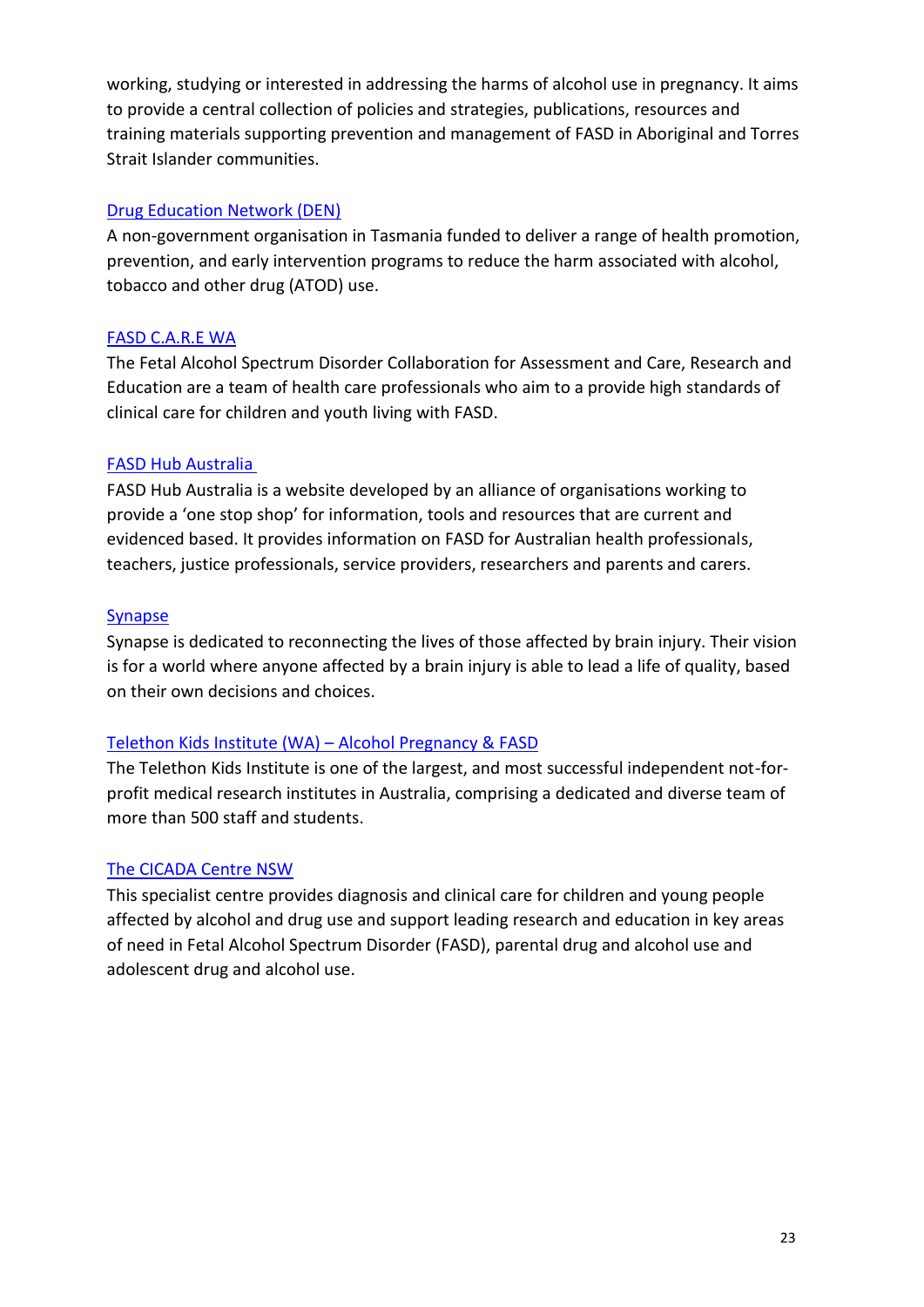# <span id="page-23-0"></span>**FASD tool kit NOTES**